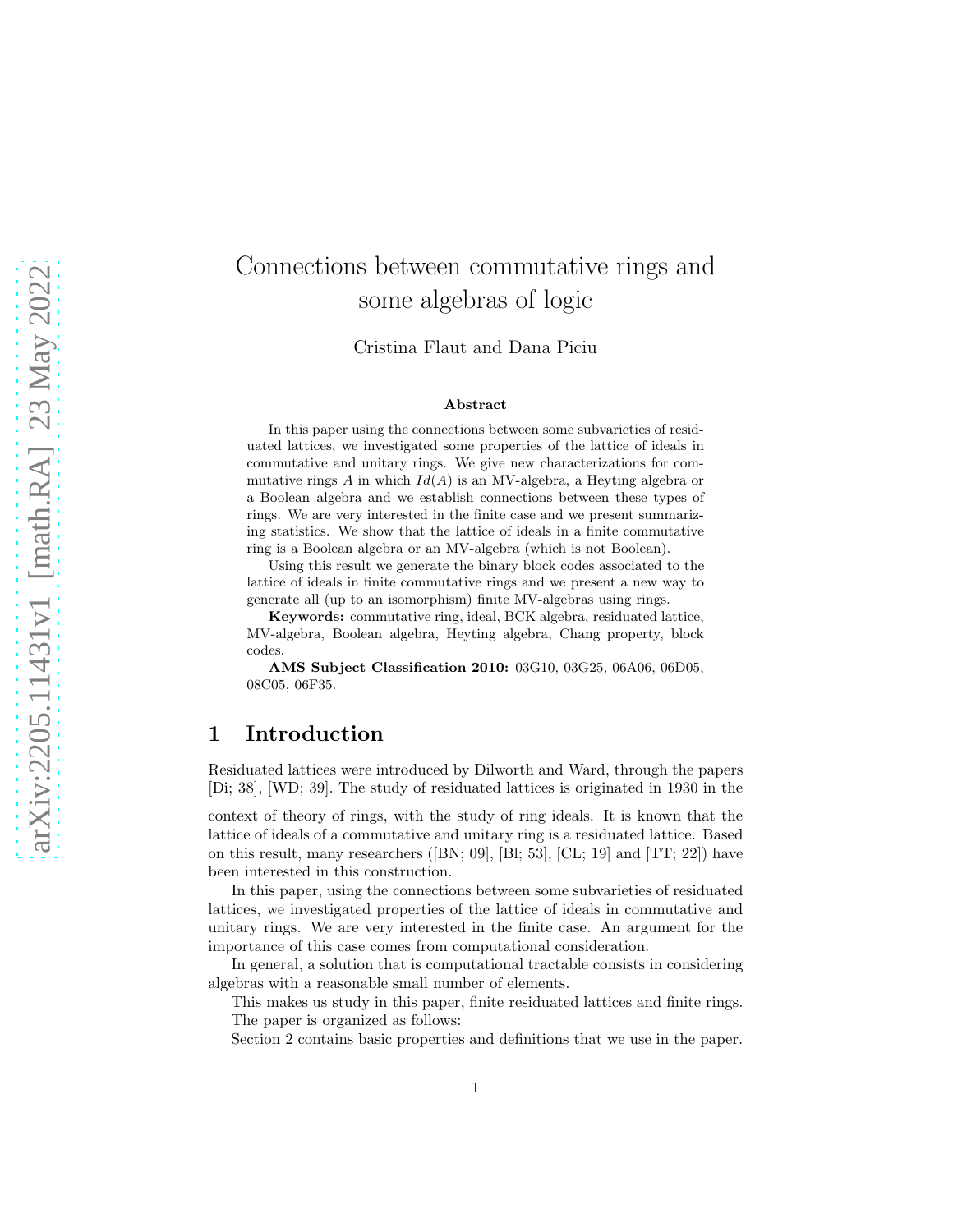In Section 3 we give new characterization for commutative rings for which the lattice of ideals is an MV-algebra (Theorem [17,](#page-6-0) Corollaries [19,](#page-7-0) [21](#page-7-1) and [26\)](#page-9-0), a Heyting algebra (Theorem [31\)](#page-11-0) or a Boolean algebra (Corollaries [37,](#page-13-0) [38,](#page-13-1) [45](#page-17-0) and [47\)](#page-18-0). Also, we establish new connections between these rings (Corollaries [37](#page-13-0) and [47\)](#page-18-0).

We introduce the notion of Chang ring, as commutative unitary ring which satisfies Chang property:  $I + J = (J : (J : I))$ , for every  $I, J \in Id(A)$  and we show that any finite commutative ring has Chang property, that is, its lattice of ideals is a Boolean algebra or an MV-algebra (which is not Boolean), see Corollary [43.](#page-16-0)

Also, we prove that if A is a commutative ring, then  $Id(A)$  is a Boolean algebra if and only if A is a Von Neumann regular ring satisfying Chang property, or equivalent, if and only if, A is a Von Neumann regular ring in which  $Ann(Ann(I)) = I$ , for every  $I \in Id(A)$ , see Corollaries [38](#page-13-1) and [47](#page-18-0). Moreover, if A is finite, then  $Id(A)$  is a Boolean algebra if and only if A is a Von Neumann regular ring, see Corollary [38.](#page-13-1)

One of recent applications of residuated lattices is given by Coding Theory. In Section 4, using the results obtained in Section 3, we describe the binary block codes associated to the lattice of ideals in a finite commutative ring with n ideals. In particular, we construct these binary block codes for  $n = 4, 6, 8$ .

In Section 5, we present a new way to generate all (up to an isomorphism) finite MV-algebras using commutative rings and we present summarizing statistics.

## 2 Preliminaries

Let A be a commutative unitary ring.

The set  $Id(A)$  denotes the set of all ideals of the ring A. We denote by  $\langle x \rangle$  the ideal of A generated by  $x \in A$ . Let  $I, J \in Id(A)$ . The following sets are also ideals in A:

 $I+J = \langle I \cup J \rangle = \{i+j, i \in I, j \in J\}$ , the sum of two ideals = the ideal generated by  $I \cup J$ ;

- $I \otimes J = \{\sum_{i=1}^{n}$  $i=1$  $f_i g_i, f_i \in I, g_i \in J$ , the product of two ideals;
	- $(I : J) = \{x \in A, x \cdot J \subseteq I\}$ , the quotient of two ideals;

 $Ann (I) = (0 : I)$ , the annihilator of the ideal I,

<span id="page-1-0"></span>where  $\mathbf{0} = 0$  >.

**Remark 1** ([BP; 02] ) Let A be a commutative unitary ring and  $I, J, K \in$  $Id(A)$ . Then the following hold:

1)  $I \otimes J \subseteq I + J;$ 2)  $Ann (I) = {x \in A, x \cdot I = 0} = {x \in A, x \cdot i = 0, for all i \in I};$  $\stackrel{\cdot}{\mathcal{S}}$  U  $x\in A, x\neq 0$  $\langle x \rangle =$  the set of all zero divisors of the ring A;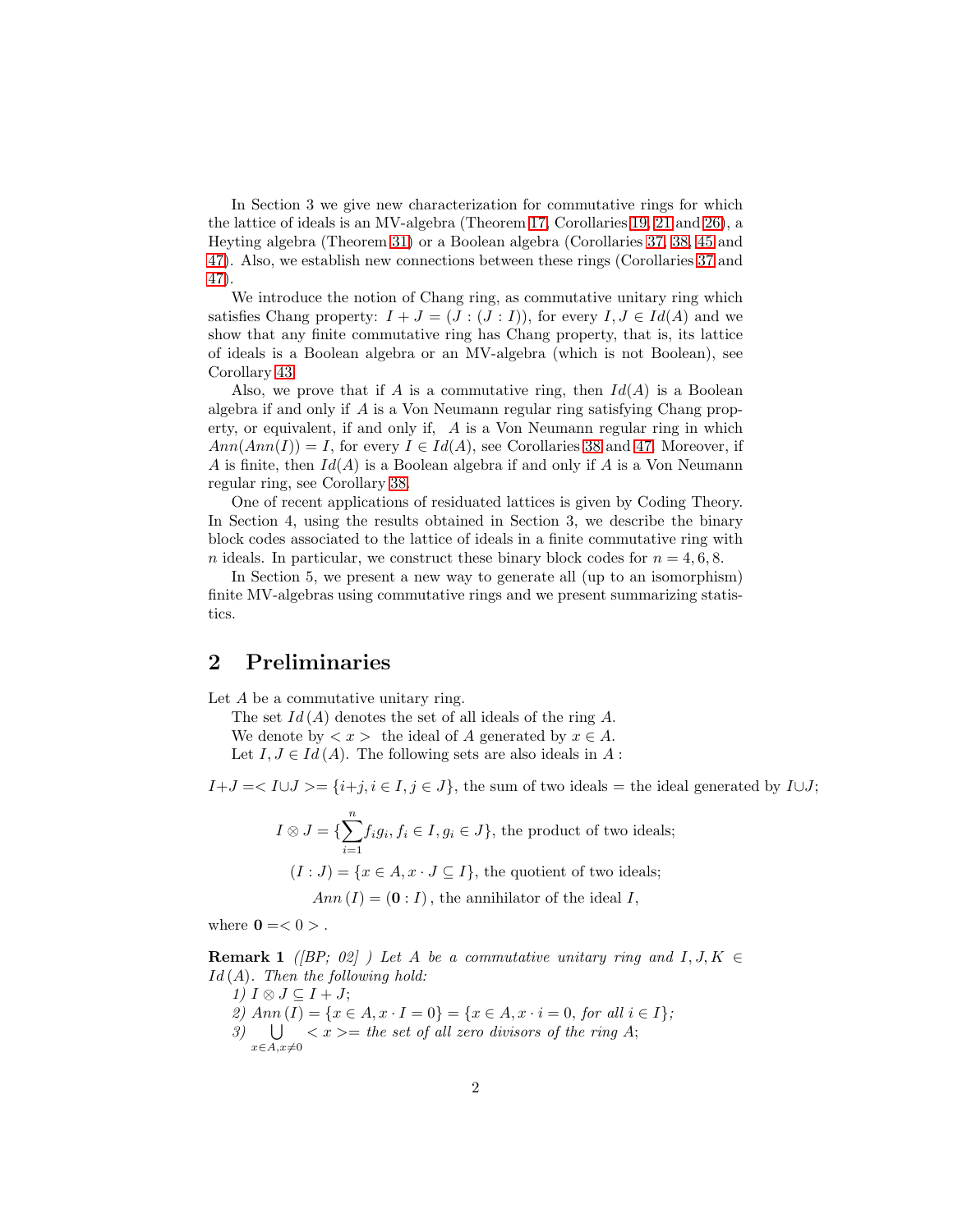4)  $Ann(0) = A$  and  $Ann(A) = 0;$ 5)  $Ann (I + J) = Ann (I) \cap Ann (J);$ 6)  $(A: I) = A$ ,  $(I: A) = I$  and  $(I: I) = A$ .  $7)$   $I \subseteq (I:J);$ 8)  $(I:J)$  ⊗  $J ⊆ I;$ 9)  $I \subseteq J \Leftrightarrow (J : I) = A;$ 10)  $((I:J):K) = (I:(J \otimes K)) = ((I:K):J);$ 11)  $(K:(I+J)) = (K:I) \cap (K:J).$ 

**Definition 2** ([BP; 02] ) Let A be a commutative unitary ring and  $I, J \in$ Id(A). The ideals I and J are called coprime if  $I + J = A$ , that means there are  $i \in I$ ,  $j \in J$  such that  $i + j = 1$ .

<span id="page-2-0"></span>**Remark 3** 1) For a commutative ring A, if  $I, J \in Id(A)$  are coprime ideals, then  $I \otimes J = I \cap J$ , see [BP; 02], Prop. 2.19.

2) If an ideal I is coprime with  $Ann(I)$ , therefore  $I \cap Ann(I) = \{0\}$ . Indeed, since  $I \cap Ann (I) = I \otimes Ann (I), if  $x \in I \cap Ann (I),$  we have  $x = \sum_{i=1}^{n}$$  $\sum_{i=1} f_i g_i, f_i \in$  $I, g_i \in Ann(I),$  therefore  $x = 0$ .

**Definition 4** ([BD;74]) The partially ordered set  $(\mathcal{L}, \leq)$  is a lattice if for each two elements  $x, y \in \mathcal{L}$  their supremum and infimum elements exist, denoted by

$$
sup\{x,y\} = x \vee y \text{ and } inf\{x,y\} = x \wedge y.
$$

The lattice  $(\mathcal{L}, \leq)$  is a distributive lattice if for each elements  $x, y, z \in \mathcal{L}$  we have the following relation:

$$
x \wedge (y \vee z) = (x \wedge y) \vee (x \wedge z).
$$

A lattice  $(\mathcal{L}, \leq)$  is a bounded lattice if there are the elements 0 and 1, the least element in  $\mathcal{L}$ , respectively, the greatest element in  $\mathcal{L}$ .

With the above notations, for a lattice  $(\mathcal{L}, \leq)$  an element  $x \in \mathcal{L}$  has a complement if there is an element  $y \in \mathcal{L}$  satisfying the following relations:

$$
x \lor y = 1 \text{ and } x \land y = 0.
$$

In this situation, the element  $x$  is called complemented. A complement of an element is not unique, but, if  $(\mathcal{L}, \leq)$  is distributive, then each element has at most a complement.

The lattice  $(\mathcal{L}, \leq)$  is a complemented lattice if it is a bounded lattice and each element  $x \in \mathcal{L}$  has a complement.

**Definition 5** ([BD; $74$ ]) An algebra  $(\mathcal{B}, \vee, \wedge, ', 0, 1)$  is called a Boolean algebra if  $(B, \vee, \wedge, 0, 1)$  is a bounded distributive lattice and a complemented lattice in which

$$
b \vee b' = 1 \text{ and } b \wedge b' = 0,
$$

for all elements  $b \in \mathcal{B}$ .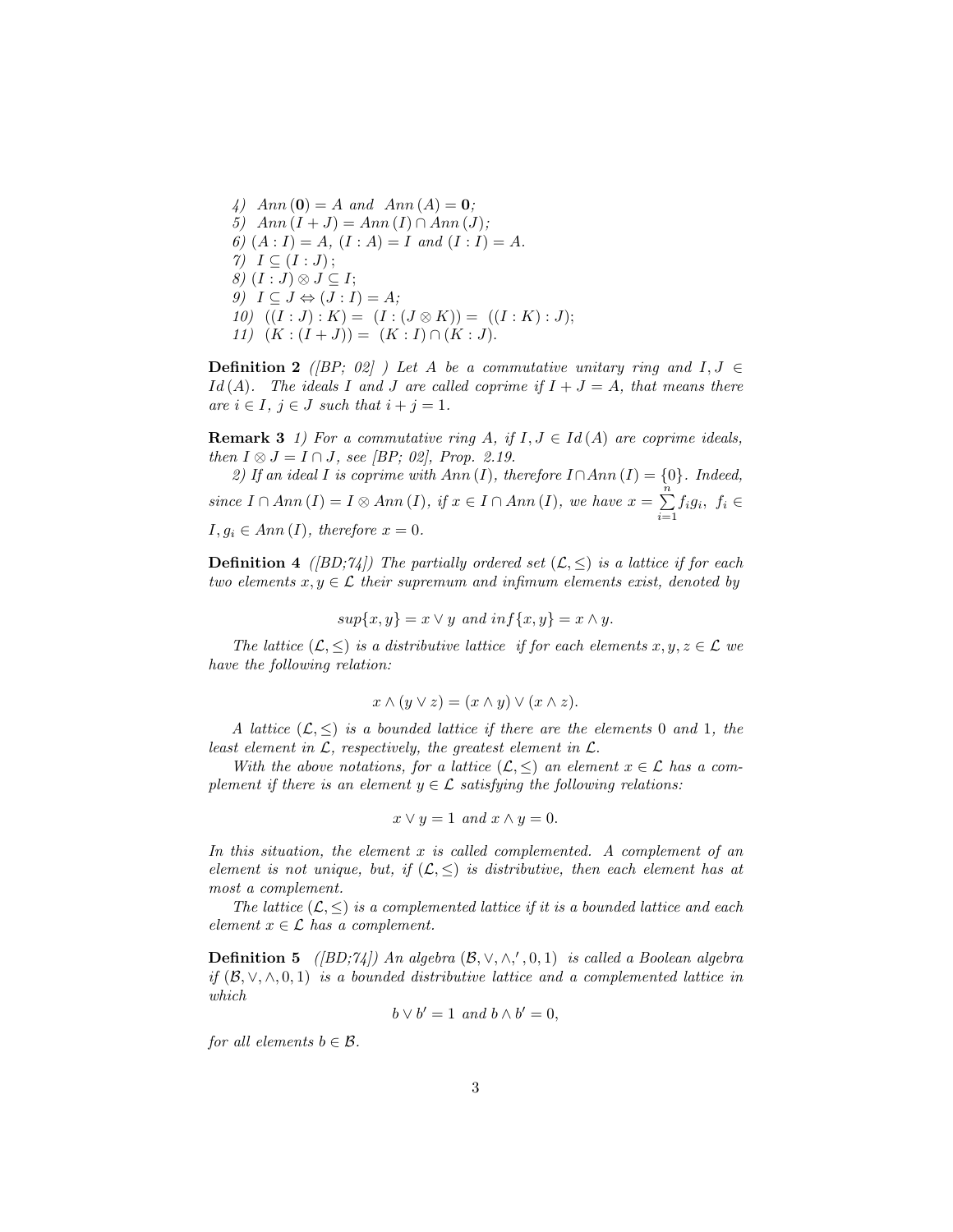**Definition 6** ([I; 09]) A BCK-algebra is a structure  $(X, \leq, \rightarrow, 1)$  where  $(X, \leq)$ is a poset with a greatest element 1 and  $\rightarrow$  is a binary operation on L such that:

 $BCK1$ )  $x \to y \leq (y \to z) \to (x \to z);$  $BCK2$ )  $x \leq (x \rightarrow y) \rightarrow y;$  $BCK3$ )  $x \leq y$  iff  $x \to y = 1$ , for every  $x, y, z \in X$ .

Obviously, by a bounded BCK-algebra we mean a BCK-algebra with a least element 0.

For other details regarding BCK algebras, the readers are referred to [AAT; 96], [Me-Ju; 94].

Fundamental examples of BCK-algebras come from algebras of logic:

**Definition 7** ([Di; 38], [WD; 39]) A residuated lattice is an algebra  $(L, \wedge, \vee, \odot, \rightarrow)$  $(0, 1)$  equipped with an order  $\leq$  satisfying the following axioms:

LR1)  $(L, \wedge, \vee, 0, 1)$  is a bounded lattice;

LR2)  $(L, \odot, 1)$  is a commutative ordered monoid;

LR3)  $\odot$  and  $\rightarrow$  form an adjoint pair, i.e.,  $z \leq x \rightarrow y$  iff  $x \odot z \leq y$ , for all  $x, y, z \in L$ .

<span id="page-3-0"></span>It is obviously that if  $(L, \vee, \wedge, \odot, \rightarrow, 0, 1)$  is a residuated lattice, then  $(L, \rightarrow$ , 0, 1) is a bounded BCK-algebra.

**Remark 8** ([T; 99]) Let  $(\mathcal{B}, \wedge, \vee, ', 0, 1)$  be a Boolean algebra. If we define for every  $x, y \in \mathcal{B}, x \odot y = x \wedge y$  and  $x \rightarrow y = x' \vee y$ , then  $(\mathcal{B}, \wedge, \vee, \odot, \rightarrow, 0, 1)$ becomes a residuated lattice.

In a residuated lattice  $(L, \wedge, \vee, \odot, \rightarrow, 0, 1)$  we consider the identities:

(div)  $x \odot (x \rightarrow y) = x \land y$  (divisibility);  $(DN)$  $x^{**} = x$  (double negation condition).

**Definition 9** ( $[I; 09]$ ,  $[T; 99]$ ) The residuated lattice L is called:

(*i*) divisible *if* L verifies (*div*);

(ii) involutive or Girard monoid if L verifies  $(DN)$ .

**Definition 10** ([CHA; 58], [Mu; 07]) An abelian monoid  $(M, \oplus, 0)$  is called an  $MV-algebra$  if we have an unary operation  $*$  on  $M$  such that:  $MV1)$   $(x^*)^* = x;$ 

 $MV2) x \oplus 0^* = 0^*;$  $MV3)$   $(x^* \oplus y)^* \oplus y = (y^* \oplus x)^* \oplus x$ , for all  $x, y \in M$ .

Usually, we denote an MV-algebra by  $(M, \oplus, ^*, 0)$ . In an MV-algebra  $M$ , the constant element  $0^*$  is denoted with 1, that means

 $1 = 0^*$ ,

and the following auxiliary operations are also defined: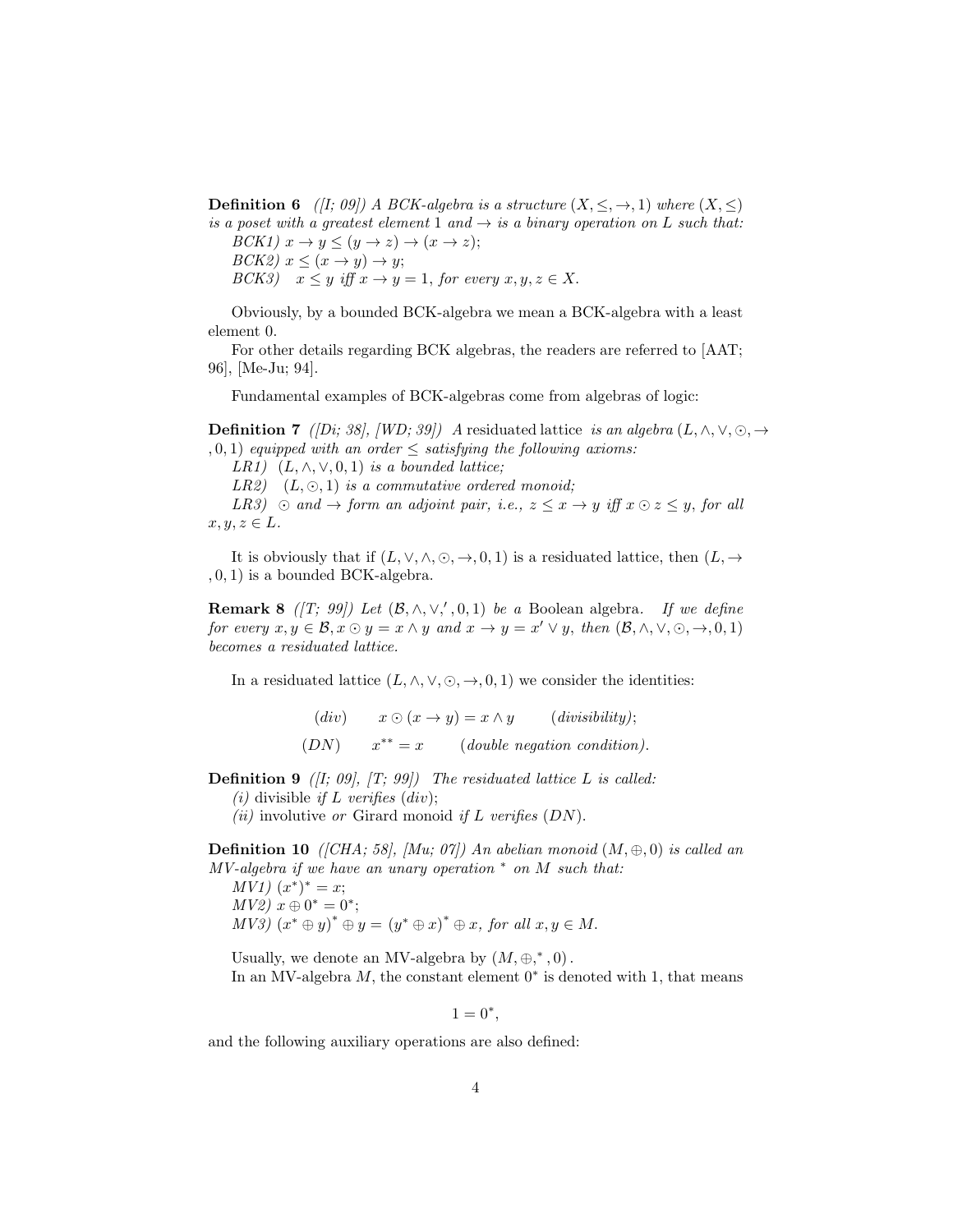$$
x \odot y = (x^* \oplus y^*)^*
$$
 and  $x \rightarrow y = x^* \oplus y$ ,

for every  $x, y \in M$ , see [Mu; 07].

In [COM; 00], for an MV-algebra  $(M, \oplus, ^{*}, 0)$  and  $x, y \in M$  is defined the following order relation:

$$
x \leq y
$$
 if and only if  $x^* \oplus y = 1$ .

We recall that, the natural order  $\leq$  determines on M a bounded distributive lattice structure in which for  $x, y \in M$ , the join  $x \vee y$  and the meet  $x \wedge y$  are given by:

$$
x \lor y = (x \odot y^*) \oplus y = (y \odot x^*) \oplus x \quad \text{and}
$$
  

$$
x \land y = (x^* \lor y^*)^* = x \odot (x^* \oplus y) = y \odot (y^* \oplus x).
$$

MV algebras are particular cases of residuated lattices. If  $(M, \oplus, * , 0)$  is an MV algebra, then using the auxiliary operations defined above,  $(M, \wedge, \vee, \odot, \rightarrow)$ , 0, 1) becomes a residuated lattice.

Moreover, if  $(L, \wedge, \vee, \odot, \rightarrow, 0, 1)$  is a residuated lattice and for  $x, y \in L$  we define  $x \oplus y = x^* \rightarrow y$  (equivalent with  $x \oplus y = (x^* \odot y^*)^*$ ), then  $(L, \oplus,^*, 0)$  is an  $MV$  algebra iff

$$
(x \to y) \to y = (y \to x) \to x,
$$

for every  $x, y \in L$ , see [T; 99].

In fact, MV algebras are commutative bounded BCK-algebras, see [I; 09] and [Me-Ju; 94].

**Definition 11** ([COM; 00]) An algebra  $(W, \rightarrow, *, 1)$  of type  $(2, 1, 0)$  is called a Wajsberg algebra if the following axioms are verified:

W1)  $1 \rightarrow x = x$ ; W2)  $(x \rightarrow y) \rightarrow [(y \rightarrow z) \rightarrow (x \rightarrow z)] = 1;$ W3)  $(x \rightarrow y) \rightarrow y = (y \rightarrow x) \rightarrow x;$  $W_4(x^* \rightarrow y^*) \rightarrow (y \rightarrow x) = 1$ , for every  $x, y, z \in W$ .

We recall that ([FRT; 84]), if  $(W, \rightarrow, * , 1)$  is a Wajsberg algebra, if on W is defined the following binary relation

 $x \leq y$  if and only if  $x \to y = 1$ .

<span id="page-4-0"></span>This relation is an order relation, called the natural order relation on W.

**Remark 12** ([COM; 00], Lemma  $4.2.2$  and Theorem  $4.2.5$ ] i) If  $(W, \rightarrow, * , 1)$  is a Wajsberg algebra, defining

$$
x \odot y = (x \rightarrow y^*)^* \text{ and } x \oplus y = x^* \rightarrow y,
$$

for all  $x, y \in W$ , we obtain that  $(W, \oplus, \odot, ^*, 0, 1)$  is an MV-algebra.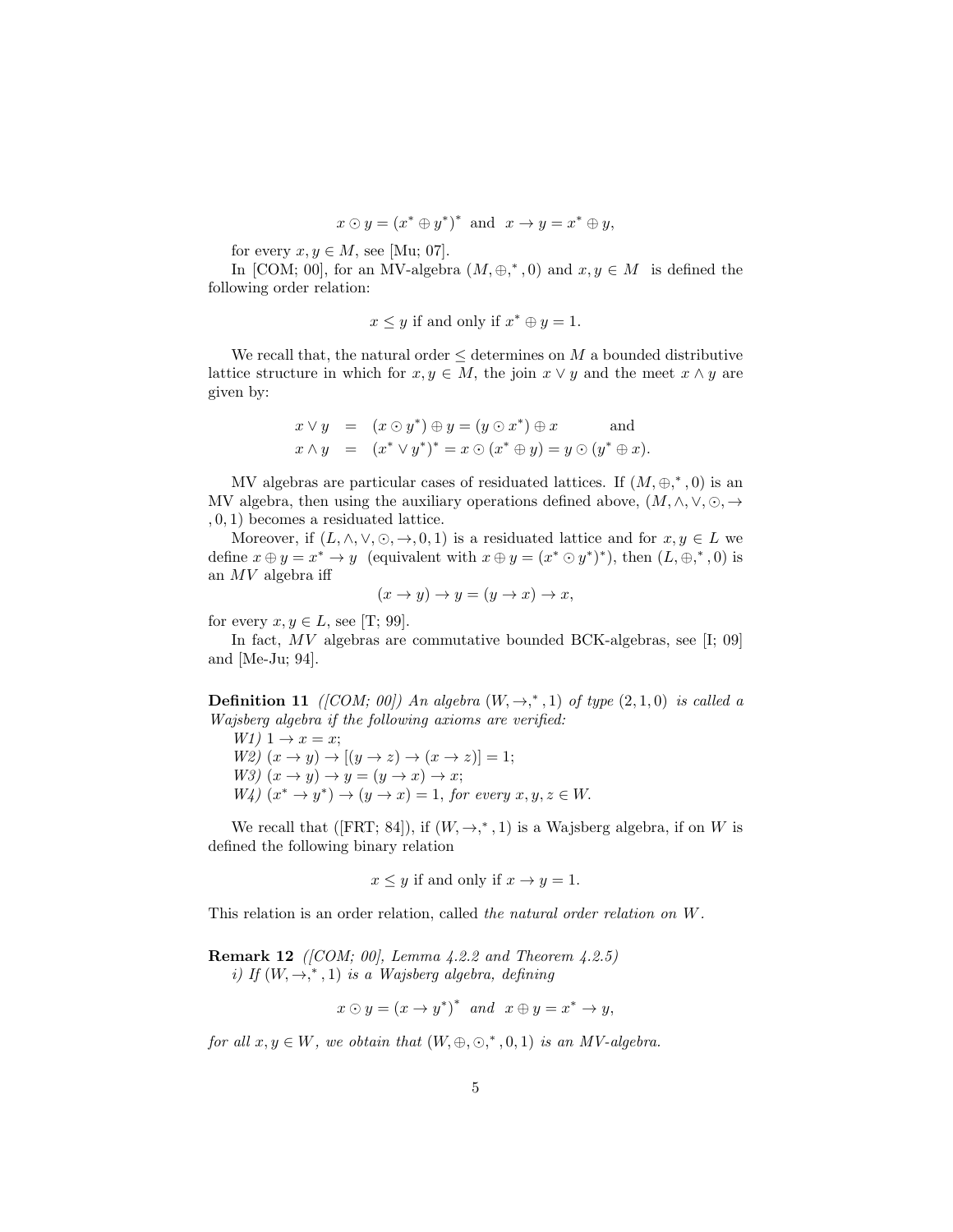ii) If  $(M, \oplus, \odot, * , 0, 1)$  is an MV-algebra, defining on M the operation

$$
x \to y = x^* \oplus y,
$$

<span id="page-5-0"></span>it results that  $(X, \rightarrow, ^*, 1)$  is a Wajsberg algebra.

**Remark 13** ([I; 09]) A residuated lattice  $(L, \wedge, \vee, \odot, \rightarrow, 0, 1)$  with Chang condition:

$$
(C): x \vee y = (x \rightarrow y) \rightarrow y
$$

for every  $x, y \in L$ , is an equivalent definition of Wajsberg algebra.

## 3 Some remarks regarding the lattice of ideals in a commutative ring

It is known that if A is a commutative unitary ring, then  $(Id(A), \cap, +, \otimes \rightarrow$  $, 0 = \{0\}, 1 = A$  is a residuated lattice in which the order relation is  $\subseteq$  and  $I \rightarrow J = (J : I)$ , for every  $I, J \in Id(A)$ , see [TT; 22].

Thus, since  $\otimes$  and  $\rightarrow$  form and adjoint pair, LR3) becomes

 $I \otimes J \subseteq K$  iff  $I \subseteq (K : J)$ , for every  $I, J, K \in Id(A)$ .

<span id="page-5-1"></span>**Proposition 14** Let A be a commutative unitary ring. Then  $(Id(A), \subseteq, \rightarrow)$  $(1, 1, 1)$  is a bounded BCK-algebra in which  $I \rightarrow J = (J : I)$ , for every  $I, J \in I$  $Id(A).$ 

**Proof.** To prove BCK1), using Remark [1\(](#page-1-0)8), since  $(I : J) \otimes J \subseteq I$  we deduce that  $(I : J) \otimes J \otimes (K : I) \subseteq I \otimes (K : I) \subseteq K$ . Since  $(Id(A), \cap, +, \otimes \to, 0 =$  $\{0\}, 1 = A$ ) is a residuated lattice we deduce that  $(I : J) \otimes (K : I) \subseteq (K : J)$ and finally,  $(I : J) \subseteq ((K : J) : (K : I)).$ 

Now, using LR3) and Remark [1](#page-1-0) (8) we have  $(J : I) \otimes I \subseteq J$  iff  $I \subseteq (J : I)$  $(J: I)$ , so BCK2) holds.

The condition BCK3) follows from Remark [1](#page-1-0) (9).  $\blacksquare$ 

**Proposition 15** Let A be a commutative unitary ring and  $I, J \in Id(A)$ . Then:

- $(i)$   $(J : (J : (J : I))) = (J : I);$
- (ii)  $(I : J) \subseteq (Ann(J) : Ann(I));$
- (iii)  $I \otimes Ann(I) = 0;$
- (iv)  $I \otimes J = 0$  iff  $I \subseteq Ann(J);$
- (v)  $Ann(I \otimes J) = (Ann(J) : I) = (Ann(I) : J);$
- (vi) I and J coprime ideals implies  $I^n$  and  $J^n$  coprime, for every  $n \geq 1$ .

Proof. (i). Using LR3) and Remark [1](#page-1-0) (7).

(ii). Using LR3), for every  $I, J, K \in Id(A)$  we have  $(I : J) \subseteq ((K : J) : (K :$ I)) iff  $(I:J)\otimes (K:I)\subseteq (K:J)$  iff  $J\otimes (I:J)\otimes (K:I)\subseteq K$  which is obviously from Remark [1](#page-1-0) (7).

For  $K = 0$  we obtain  $(I : J) \subseteq (Ann(J) : Ann(I)).$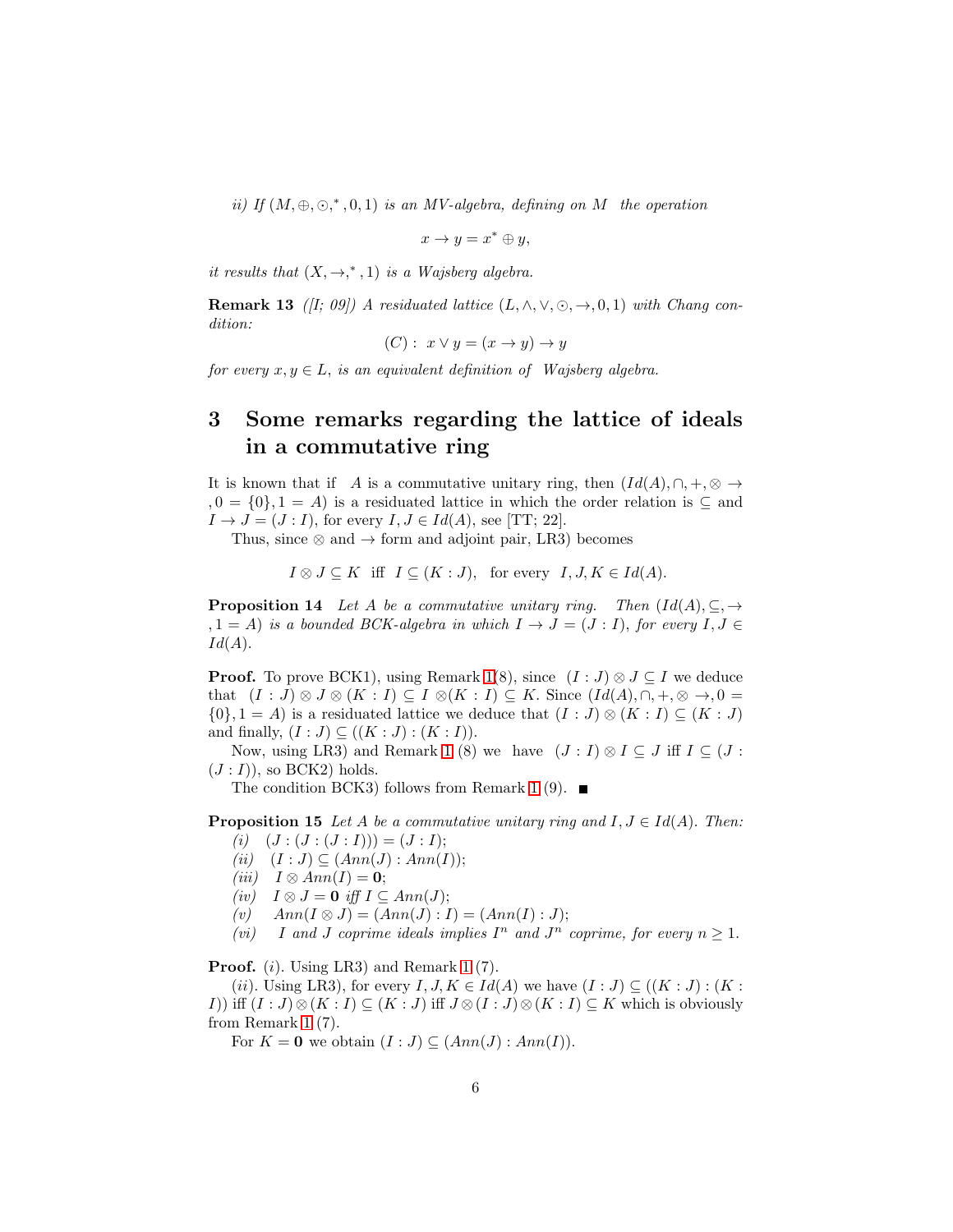(iii). We have  $Ann(I) \subseteq (0 : I)$  iff  $I \otimes Ann(I) \subseteq 0$ . Thus,  $I \otimes Ann(I) = 0$ .

 $(iv)$ . Obviously, by LR3).

(v). Using Remark [1](#page-1-0) (10) we deduce that  $Ann(I \otimes J) = (0 : (I \otimes J))$  $(Ann(J) : I) = (Ann(I) : J).$ 

(*vi*). Suppose that I and J coprime ideals. Then  $I + J = A$ .

We recall that if  $(L, \wedge, \vee, \odot, \rightarrow, 0, 1)$  is a residuated lattice then  $x \vee y = 1$ implies  $x^n \vee y^n = 1$ , for every  $n \ge 1$ , see [BT; 03].

Since,  $(Id(A), \cap, +, \otimes \rightarrow, 0 = \{0\}, 1 = A)$  is a residuated lattice, we deduce that  $I^n$  and  $J^n$  coprime ideals, for every  $n \geq 1$ .

It is known that, a commutative ring in which the lattice of ideals (augmented with the ideal product) is isomorphic to an MV-algebra, is a direct sum of local Artinian chain rings with unit, see [BN; 09].

In the following, using the connections between some subvarieties of residuated lattices, we give new characterizations for commutative and unitary rings for which the lattice of ideals is an MV-algebra.

Using Remark [13](#page-5-0) and Proposition [14](#page-5-1) we can give the following definition:

Definition 16 A commutative unitary ring has Chang property if:

$$
I+J=(J:(J:I)),
$$

for every  $I, J \in Id(A)$ .

Since, MV-algebras are commutative bounded BCK algebras, i.e., bounded BCK-algebras that satisfy the additional condition  $(x \rightarrow y) \rightarrow y = (y \rightarrow$  $x \rightarrow x$ , see [COM; 00] and Wajsberg algebras are termwise equivalent with MV-algebras (see Remark [12\)](#page-4-0), we conclude that:

<span id="page-6-0"></span>Theorem 17 A commutative ring has Chang property if and only if its lattice of ideals is an MV-algebra.

<span id="page-6-1"></span>**Proposition 18** Let  $(L, \vee, \wedge, \odot, \rightarrow, 0, 1)$  be a residuated lattice. The following assertions are equivalent:

(i)  $(x \rightarrow y) \rightarrow y = (y \rightarrow x) \rightarrow x$ , for every  $x, y \in L1$ ;

(ii)  $x \vee y = (x \rightarrow y) \rightarrow y$ , for every  $x, y \in L$ ;

(iii)  $x^{**} = x, x \wedge y = x \odot (x \rightarrow y)$  and  $(x \rightarrow y) \vee (y \rightarrow x) = 1$ , for every

 $x, y \in L$ ;

(iv)  $((x \rightarrow y) \rightarrow y) \rightarrow x = y \rightarrow x$ , for every  $x, y \in L$ ; (v) For  $x, y \in L$ ,  $x \leq y$  implies  $(y \to x) \to x \leq y$ .

**Proof.** (i)  $\Leftrightarrow$  (ii). Follows by [I; 09] and [T; 99].

 $(i) \Leftrightarrow (iii)$ . We recall that a BL-algebra is a residuated lattice that verifies divisibility and prelinearity conditions:  $x \wedge y = x \odot (x \rightarrow y)$  and  $(x \rightarrow y) \vee (y \rightarrow y)$  $x$ ) = 1, for every  $x, y \in L$ . MV-algebras are BL-algebras which satisfies double negation condition:  $x^{**} = x$ , for every  $x \in L$ , see [T; 99].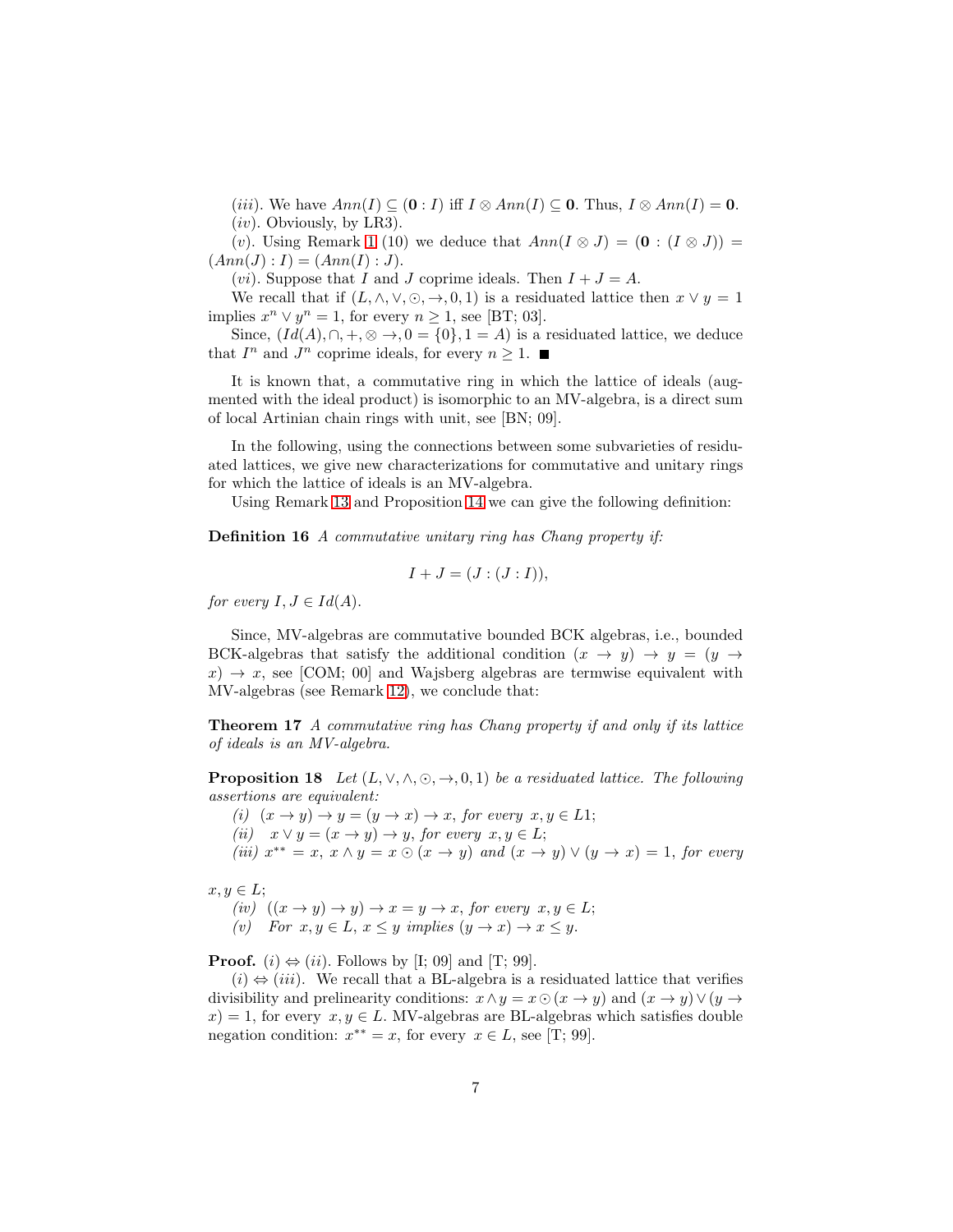$(i) \Rightarrow (iv)$ . Let  $x, y \in L$ . Using (i), L is an MV algebra, so,  $(x \rightarrow y) \rightarrow y =$  $(y \to x) \to x = x \lor y$ . Then  $((x \to y) \to y) \to x = (x \lor y) \to x = (x \to x) \land (y \to x)$  $x) = y \rightarrow x.$ 

 $(vi) \Rightarrow (i)$ . By hypothesis,  $y \rightarrow x \le ((x \rightarrow y) \rightarrow y) \rightarrow x$ , so,  $[(x \rightarrow y) \rightarrow y] \odot$  $(y \to x) \leq x$  and  $(x \to y) \to y \leq (y \to x) \to x$ . Similarly,  $(y \to x) \to x \leq (x \to x)$  $y) \rightarrow y$ , thus,  $(x \rightarrow y) \rightarrow y = (y \rightarrow x) \rightarrow x$ , for every  $x, y \in L$ .  $(i) \Rightarrow (v)$ . Obviously.

 $(v) \Rightarrow (i)$ . Let  $x, y \in L$ . From  $x \leq (x \rightarrow y) \rightarrow y$ , we deduce that  $((x \rightarrow y) \rightarrow$  $y) \rightarrow x$   $\rightarrow x \leq (x \rightarrow y) \rightarrow y$ , that is,  $(((x \rightarrow y) \rightarrow y) \rightarrow x) \rightarrow x = (x \rightarrow y) \rightarrow x$ y.

From  $y \leq (x \to y) \to y$  we deduce successively  $((x \to y) \to y) \to x \leq y \to x$ ,  $(y \to x) \to x \le (((x \to y) \to y) \to x) \to x = (x \to y) \to y$ . So  $(y \to x) \to x \le$  $(x \to y) \to y$  and similarly  $(x \to y) \to y \le (y \to x) \to x$ . We conclude that  $(x \to y) \to y = (y \to x) \to x.$ 

<span id="page-7-0"></span>Using Theorem [17](#page-6-0) and Proposition [18](#page-6-1) we deduce that:

Corollary 19 Let A be a commutative unitary ring. The following assertions are equivalent:

(i) A has Chang property; (ii)  $(Id(A), \cap, +, Ann, 0 = \{0\}, 1 = A)$  is an MV-algebra; (iii)  $(I:(I:J)) = (J:(J:I)),$  for every  $I, J \in Id(A);$ (iv)  $Ann(Ann(I)) = I$ ,  $I \cap J = (J : I) \otimes I = (I : J) \otimes J$  and  $(I : J) + (J :$  $I$ ) = A, for every  $I, J \in Id(A);$ (v)  $(I : (J : (J : I))) = (I : J)$ , for every  $I, J \in Id(A);$ (vi) For  $I, J \in Id(A), I \subseteq J$  implies  $(I : (I : J)) \subseteq J$ .

Using some connections between divisible and involutive properties in residuated lattices we give a new characterization for commutative rigs with Chang property:

<span id="page-7-2"></span>**Proposition 20** Let  $(L, \vee, \wedge, \odot, \rightarrow, 0, 1)$  be a residuated lattice. Then L is divisible satisfying (DN) condition if and only if L is an MV-algebra.

Proof. Obviously, an MV algebra is an involutive divisible residuated lattice. Conversely, if L is involutive and divisible,  $x = x^{**}$  and  $x \vee y = (x \vee y)^{**} =$  $(x^* \wedge y^*)^* = [x^* \odot (x^* \rightarrow y^*)]^* = (x^* \rightarrow y^*) \rightarrow x^{**} = (x^* \rightarrow y^*) \rightarrow x = (y \rightarrow y^*)$  $x) \rightarrow x$ , for every  $x, y \in L$ . Thus, L is an MV-algebra.

<span id="page-7-1"></span>Using Proposition [20](#page-7-2) we deduce that:

Corollary 21 Let A be a commutative unitary ring. The following assertions are equivalent:

- (i) A has Chang property;
- (ii)  $I \cap J = (J : I) \otimes I$  and  $Ann(Ann(I)) = I$ , for every  $I, J \in Id(A)$ .

<span id="page-7-3"></span>**Proposition 22** Let A be a commutative ring and  $I, J \in Id(A)$ . The following relations are true:

1)  $I + J = < I \cup J > \subseteq (I : (I : J))$ , for every  $I, J \in Id(A)$ ;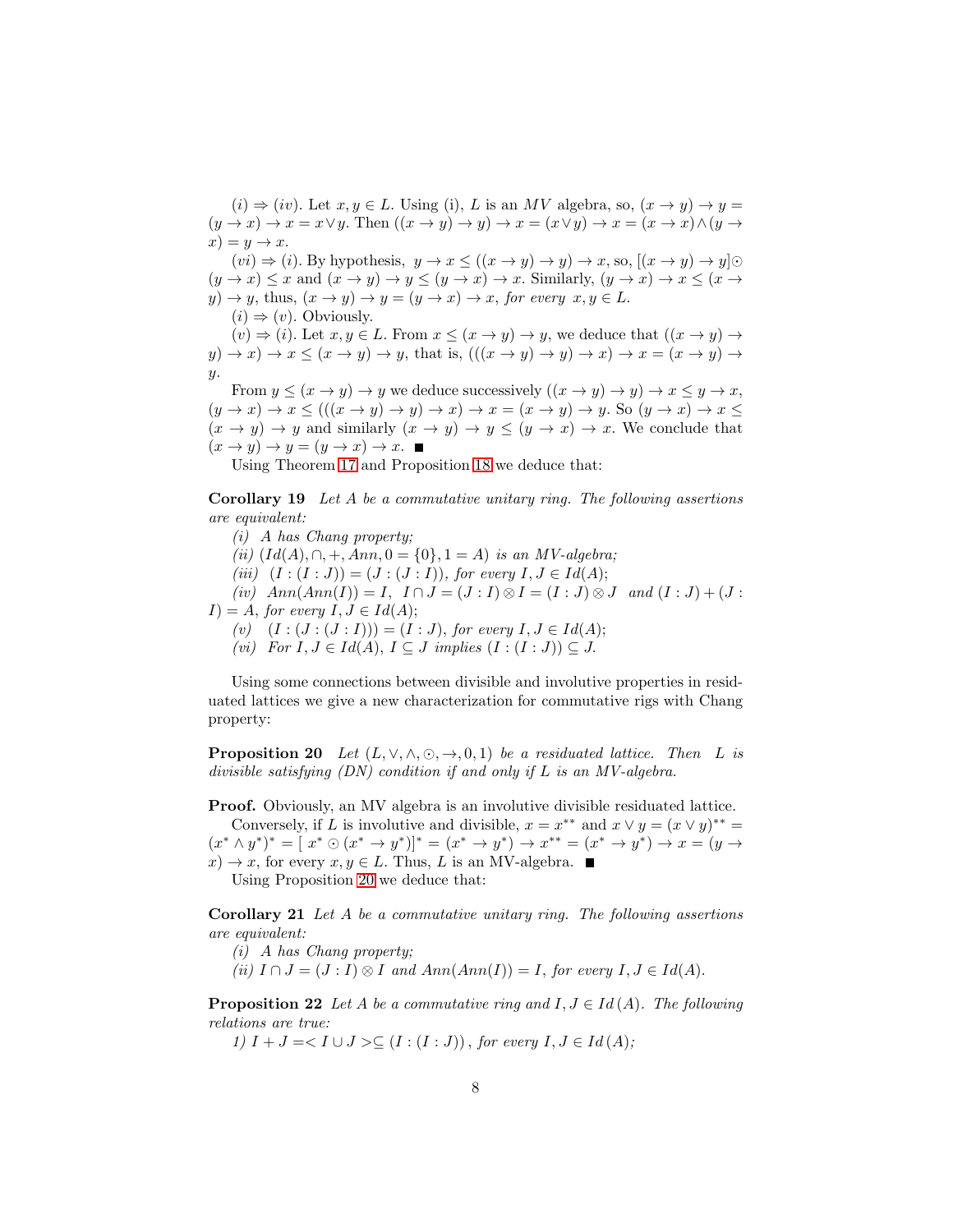2) If A is a principal integral domain, then  $(I:(I:J))=(J:(J:I))$  =  $I + J$ , for I and J nonzero ideals;

3) If A is a ring factor of a principal integral domain, then  $(I:(I:J)) =$  $(J:(J:I)) = I + J$ , for I and J arbitrary ideals.

**Proof.** 1) Let  $x \in I + J$ , therefore  $x = ai + bi$ ,  $a, b \in A$  and  $i \in I$ ,  $j \in J$ . We have that  $(I : J) = \{y \in A : y \cdot J \in I\}$ . For  $y \in (I : J)$  we have  $xy =$  $(ai + bj) y = aiy + bjy$ , with  $aiy \in I$  and  $bjy \in I$ . It results that,  $xy \in I$ .

2) If A is a principal integral domain. Let  $a, b \in A$  two nonzero elements and  $I = \langle a \rangle$ ,  $J = \langle b \rangle$  the principal ideals generated by a and b.

Let  $d = \text{gcd}\{a, b\}$ . We have  $d = a\gamma + b\beta$ ,  $a, b \in A$ ,  $a = a_1d$  and  $b = b_1d$ , with  $1 = \gcd\{a_1, b_1\}.$ 

We will prove that  $(I:(I:J))=(J:(J:I))==I+J$ . First of all, we remark that  $(I : J) = \langle a_1 \rangle$ . Indeed, if  $y \in (I : J)$ , we have  $y b_1 d \in I$ , that means  $yb_1d = a_1dq, q \in A$  and  $yb_1 = a_1q$ . Since  $1 = gcd{a_1, b_1}$ , it results  $a_1 | y$ and  $y \in \langle a_1 \rangle$ . If  $y \in \langle a_1 \rangle$ , we have  $y = a_1z$  and  $yb = a_1zb_1d \in I$ . By repeating the same proof, since  $a_1 = \gcd\{a, a_1\}$ , we obtain that  $(I : (I : J)) = \leq$  $d \geq I + J$ . In the same way, the equality  $(J : (J : I)) = < d > I + J$  can be obtained.

If  $I = \{0\}$ , since A is an integral domain, we have that  $(0:(0:J))$  $Ann(Ann(J) = A,$  for every  $J \in Id(A) \setminus \{0\}$  and  $(J : (J : 0)) = J$ .

We deduce that if A is a principal integral domain, then  $Id(A)$  is only a noncommutative BCK-algebra.

3) We apply 2) from above.

Let D be a principal ideal domain and  $W = \alpha D$ ,  $\alpha \in D$ , be an ideal in D. First of all, we remark that if  $D$  is an integral domain, its factor ring is not allways an integral domain. For example,  $\mathbb Z$  and  $\mathbb Z_n$ . Let  $\mathcal A = D/W$  be the factor ring, which is a principal ring. Let  $\mathcal{I}, \mathcal{J}$  be two nonzero ideals of  $\mathcal{A},$  $\mathcal{I} = I/W$  and  $\mathcal{J} = J/W$ , where I and J are nonzero ideals in D, with  $W \subseteq I$ and  $W \subseteq J$ . It results that  $I = \beta W$  and  $J = \gamma W$ ,  $\beta \mid \alpha$  and  $\gamma \mid \alpha$ , therefore  $\mathcal{I} = \langle \widehat{\beta} \rangle$  and  $\mathcal{J} = \langle \widehat{\gamma} \rangle$ ,  $\beta$ ,  $\gamma \in D$ . We will prove that  $(\mathcal{I} : (\mathcal{I} : \mathcal{J})) =$  $(\mathcal{J}: (\mathcal{J}: \mathcal{I})) = \langle \hat{\delta} \rangle = \mathcal{I} + \mathcal{J}, \text{ where } \delta = \text{gcd}\{\beta, \gamma\}.$  From the above, we have that  $\mathcal{I} + \mathcal{J} \subseteq (\mathcal{I} : (\mathcal{I} : \mathcal{J}))$  and  $\mathcal{I} + \mathcal{J} \subseteq (\mathcal{J} : (\mathcal{J} : \mathcal{I}))$ . Let  $\delta = m\beta + n\gamma, \beta = \delta\beta_1$ and  $\gamma = \delta \gamma_1$  with  $1 = \gcd{\{\beta_1, \gamma_1\}}$ . From 2), we have  $(\mathcal{I} : \mathcal{J}) = \widehat{\beta_1} >$ . If  $\hat{y} \in \widehat{\beta_1}$ , we have  $\hat{y} = \widehat{\beta_1 \hat{z}}$  and  $\hat{y}\hat{\beta} = \widehat{\beta_1 \hat{z}}\hat{\gamma_1}\hat{\delta} \in \mathcal{I}$ . By repeating the same proof, since  $\beta_1 = \text{gcd}\{\beta, \beta_1\}$ , we obtain that  $(\mathcal{I} : (\mathcal{I} : \mathcal{J})) = \hat{\delta} = \mathcal{I} + \mathcal{J}$ . In the same way, the equality  $(\mathcal{J} : (\mathcal{J} : \mathcal{I})) = \langle \delta \rangle = \mathcal{I} + \mathcal{J}$  can be obtained.

If  $I = \{0\}$  and J is a nonzero ideal in D, the equality is also true. We must prove that  $(\mathbf{0} : (\mathbf{0} : \mathcal{J})) = (\mathcal{J} : (\mathcal{J} : \mathbf{0}))$ , with  $\mathbf{0}$  zero ideal in A, which is equivalent to  $Ann(Ann(\mathcal{J})) = \mathcal{J}$ . For  $\mathcal{J} = \langle \hat{\gamma} \rangle$ , we have  $Ann(\mathcal{J}) = \langle \hat{\sigma} \rangle$ , with  $\alpha = \gamma \sigma$ , therefore  $Ann(\text{Ann}(\mathcal{J})) = \langle \hat{\gamma} \rangle = \mathcal{J}$ .

<span id="page-8-0"></span>From Corollary [19](#page-7-0) and Proposition [22](#page-7-3) (3) we deduce that:

<span id="page-8-1"></span>Theorem 23 A ring factor of a principal integral domain has Chang property.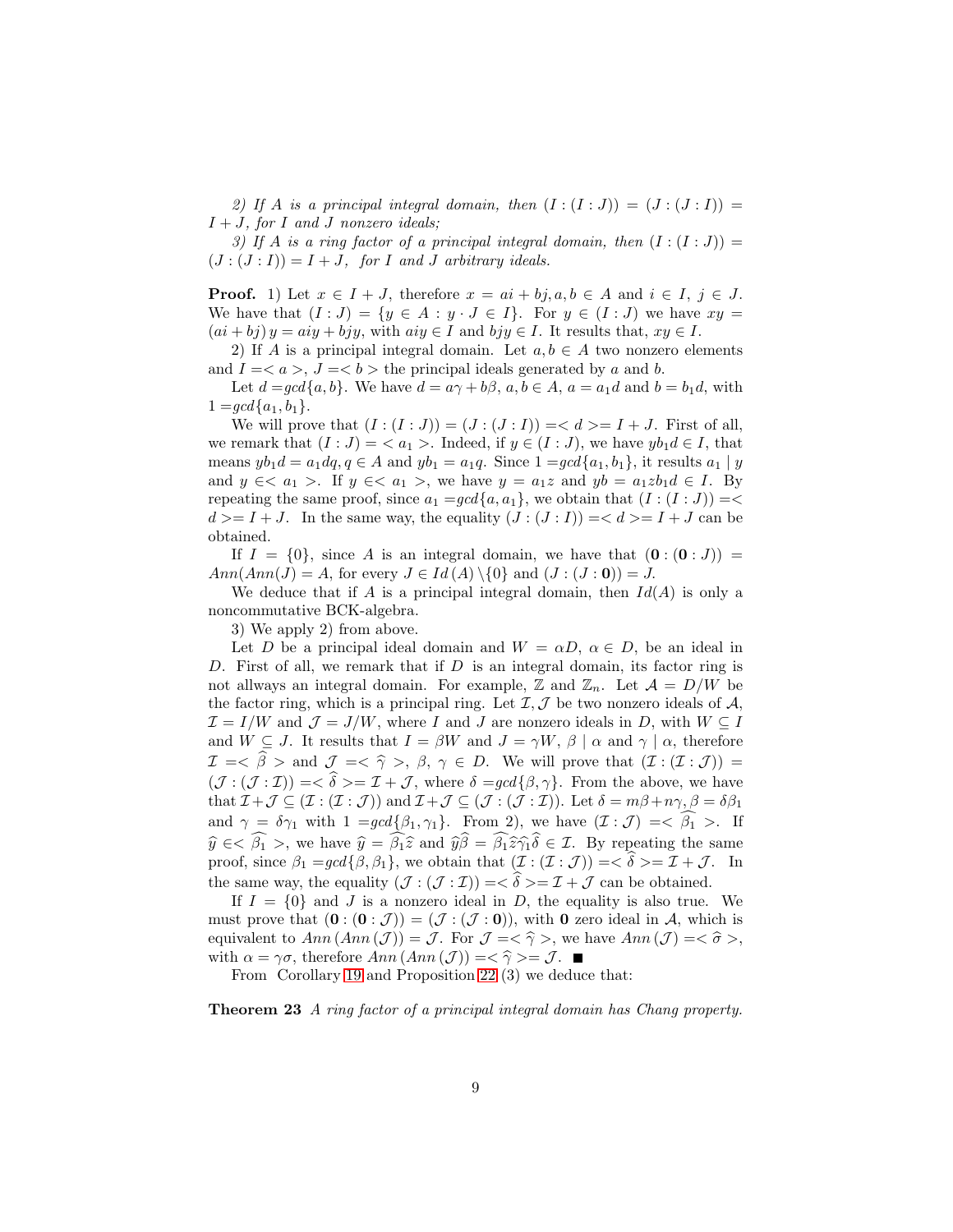**Example 24** 1) The ring of integers  $(\mathbb{Z}, +, \cdot)$  does not have Chang property because the relation  $(I:(I:J))=(J:(J:I)),$  is not true for  $I=0$ . Indeed, since  $\mathbb Z$  is principal integral domain, we have  $(\mathbf 0: (\mathbf 0:J)) = Ann(Ann(J)) = \mathbb Z$ and  $(J:(J:0))=J$ , for every  $J\in Id(\mathbb{Z})$ .

2) Let K be a field, K [X] the polynomial ring and  $f \in K[X]$ . Therefore, from Proposition [22,](#page-7-3) the quotient ring  $A = K[X]/(f)$  has its latice of ideals an MV-algebra, so, it has Chang property.

Let  $K = \mathbb{R}$  and  $f(X) = (X + 1)(X + 2)(X + 3)$ . Therefore,  $A = \mathbb{R}[X]/(f) \simeq$  $\mathbb{R}[X]/(X+1) \times \mathbb{R}[X]/(X+2) \times \mathbb{R}[X]/(X+3)$ , from Chinese Remainder Theorem. From here, we have that  $A \simeq \mathbb{R} \times \mathbb{R} \times \mathbb{R}$ . In this case, Id(A) is a Boolean latice. Indeed  $Id(A) = \{0, 0 \times 0 \times \mathbb{R}, 0 \times \mathbb{R} \times 0, \mathbb{R} \times 0 \times 0, 0 \times \mathbb{R} \times \mathbb{R}, \mathbb{R} \times 0 \times \mathbb{R},$  $\mathbb{R} \times \mathbb{R} \times 0$ ,  $\mathbb{R} \times \mathbb{R} \times \mathbb{R}$  and is a Boolean algebra.

Let  $K = \mathbb{R}$  and  $f(X) = (X + 1)^2 (X + 2)$ . Therefore,  $A = \mathbb{R}[X]/(f) \simeq$  $\mathbb{R}[X]/(X+1)^2 \times \mathbb{R}[X]/(X+2) \simeq \mathbb{R}[X]/(X+1)^2 \times \mathbb{R}$ , from Chinese Remainder Theorem. In this case  $Id(A)$  is an MV-algebra. Indeed,  $I = \mathbb{R} \times 0$  is an ideal in A,  $Ann(I) = 0 \times \mathbb{R}$ . In this case I and  $Ann(I)$  are not coprime ideals and  $Id(A)$  is not a Boole algebra is an MV-algebra.

The result can be generalized: If K is a field and  $f = f_1^{k_1} f_2^{k_2} \dots f_r^{k_r}$ , with  $f_i$  irreducible polynomials, we have that  $A = \mathbb{K}[X]/(f) \simeq \prod_{i=1}^{\infty} \mathbb{K}[X]/(f_i^{k_i})$  $\big)$ , therefore the algebra  $Id(A)$  is a Boolean algebra or an MV-algebra (which is not Boolean).

<span id="page-9-1"></span>We recall the fundamental theorem of finite abelian groups:

**Theorem 25** *HE*; 75, Theorem 2.14.1 Every finite abelian group is a direct product of cyclic groups of prime power order. Moreover, the number of terms in the product and the orders of the cyclic groups are uniquely determined by the group.

<span id="page-9-0"></span>It is known that the lattice of ideals of a commutative unitary ring is a modular lattice (with respect to set inclusion), see [Bl; 53].

Corollary 26 Any finite commutative unitary ring has Chang property.

**Proof.** Let A be a finite commutative unitary ring with  $|A| = n = p_1^{\alpha_1} \cdot ... \cdot$  $p_r^{\alpha_r}$ . We prove that the set of all ideals of the rings A forms an MV-algebra  $(Id(A), \vee, \wedge, \odot, \rightarrow, 0, 1)$  in which the order relation is  $\subseteq, I \odot J = I \otimes J$ ,  $I^* =$  $Ann(I), I \to J = (J : I), I \vee J = I + J, I \wedge J = I \cap J, 0 = \{0\}$  and  $1 = A$ .

From Theorem [25,](#page-9-1) we know that A has the form  $A = \mathbb{Z}_{k_1} \times \mathbb{Z}_{k_2} \times ... \times \mathbb{Z}_{k_r}$ , where  $k_i = p_i^{\alpha_i}$  and  $p_i$  a prime number, for all  $i \in \{1, 2, ..., r\}$ .

It results that  $Id(A) = Id(\mathbb{Z}_{k_1}) \times Id(\mathbb{Z}_{k_2}) \times ... \times Id(\mathbb{Z}_{k_r})$ . Now, we apply Theorem [23.](#page-8-0)

Obviously, in this MV-algebra,

$$
I \oplus J = Ann(Ann(I) \otimes Ann(J)) = (J : Ann(I)) = (I : Ann(J))
$$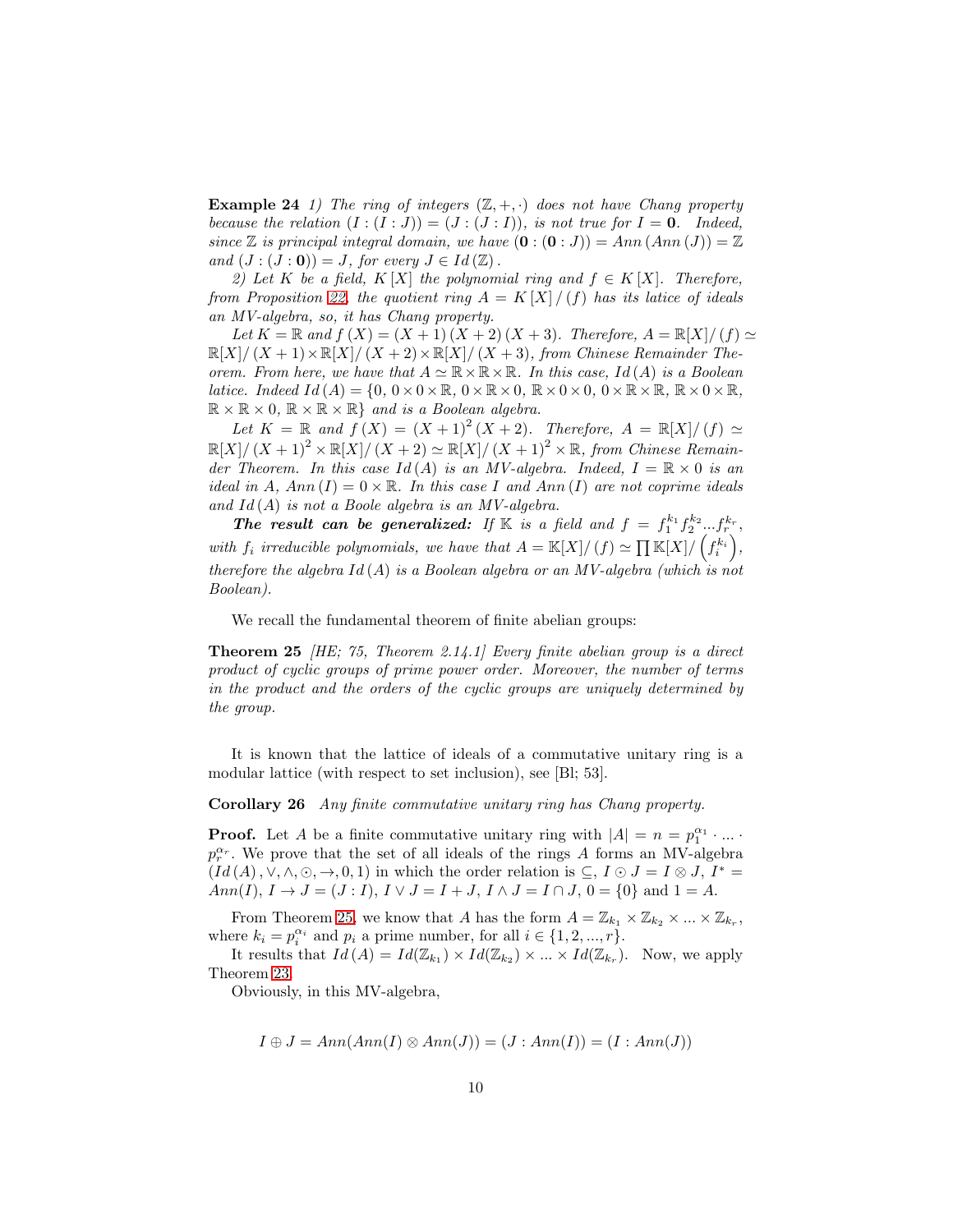and

$$
I \to J = (J : I) = Ann(I) \oplus J = Ann(I \otimes Ann(J)),
$$

<span id="page-10-2"></span>for every  $I, J \in Id(A)$ , since, in this case,  $Ann(Ann(I)) = I$ .

**Remark 27** If A is a finite commutative ring with  $|A| = n = p_1^{\alpha_1} \cdot ... \cdot p_r^{\alpha_r}$ , then the set Id(A) has  $\mathcal{N}_A = \prod^r$  $\prod_{i=1}$   $(\alpha_i + 1)$  elements.

**Remark 28** If the commutative ring A is not finite, then  $Id(A)$  is not necessary an MV-algebra. For example,  $Id(\mathbb{Z}, +, \cdot)$  is only a noncommutative BCKalgebra, see Example [24.](#page-8-1)

<span id="page-10-1"></span>Proposition 29 Let A be a finite commutative ring. Then:

(i)  $(Id(A), \cap, +, 0 = \{0\}, 1 = A)$  is a bounded distributive lattice in which

$$
I \vee J = I + J = (I : (I : J)) = (J : (J : I)),
$$

$$
I \wedge J = I \cap J = (J : I) \otimes I = (I : J) \otimes J,
$$

for every  $I, J \in Id(A)$ .

(ii)  $Ann(Ann(I)) = I$ , for every  $I \in Id(A);$ 

- (iii)  $I \oplus Ann(I) = A$ , for every  $I \in Id(A);$
- (iv)  $Ann(I \cap J) = Ann(I) + Ann(J)$ , for every  $I, J \in Id(A)$ .

**Proof.** (i). Using Corollary [26,](#page-9-0) since in an MV algebra  $(L, \oplus, ^*, 0)$  the natural order determines a bounded distributive lattice structure. Specifically,  $x \vee y$  and  $x \wedge y$  are given by:

$$
x \vee y = (x^* \oplus y)^* \oplus y = (y^* \oplus x)^* \oplus x = (x \to y) \to y = (y \to x) \to x,
$$

 $x \wedge y = (x^* \vee y^*)^* = x \odot (x^* \oplus y) = y \odot (y^* \oplus x) = x \odot (x \rightarrow y) = y \odot (y \rightarrow x),$ 

for every  $x, y \in L$ .

 $(ii) - (iv)$ . We recall that in every MV algebra,  $x^{**} = x$ ,  $x \oplus x^* = 1$  and  $(x \wedge y)^* = x^* \vee y^*$ , see [COM; 00].

We recall that a residuated lattice  $(L, \vee, \wedge, \odot, \rightarrow, 0, 1)$  in which  $x^2 = x$ , for all  $x \in L$ , is called a *Heyting algebra (or G(RL) algebra or pseudo Boolean*  $algebra$ , see [I; 09], [GDCK; 10], [T; 99].

In [BNM; 10] was proved that unitary commutative rings for which the semiring of ideals, under ideal sum and ideal product, are Heyting algebras are exactly Von Neumann regular rings, i.e. commutative rings A in which for every element  $x \in A$  there exists an element  $a \in A$  such that  $x = a \cdot x^2$ .

<span id="page-10-0"></span>In the following, we give new characterizations for commutative rings in which the lattice of ideals is a Heyting algebra.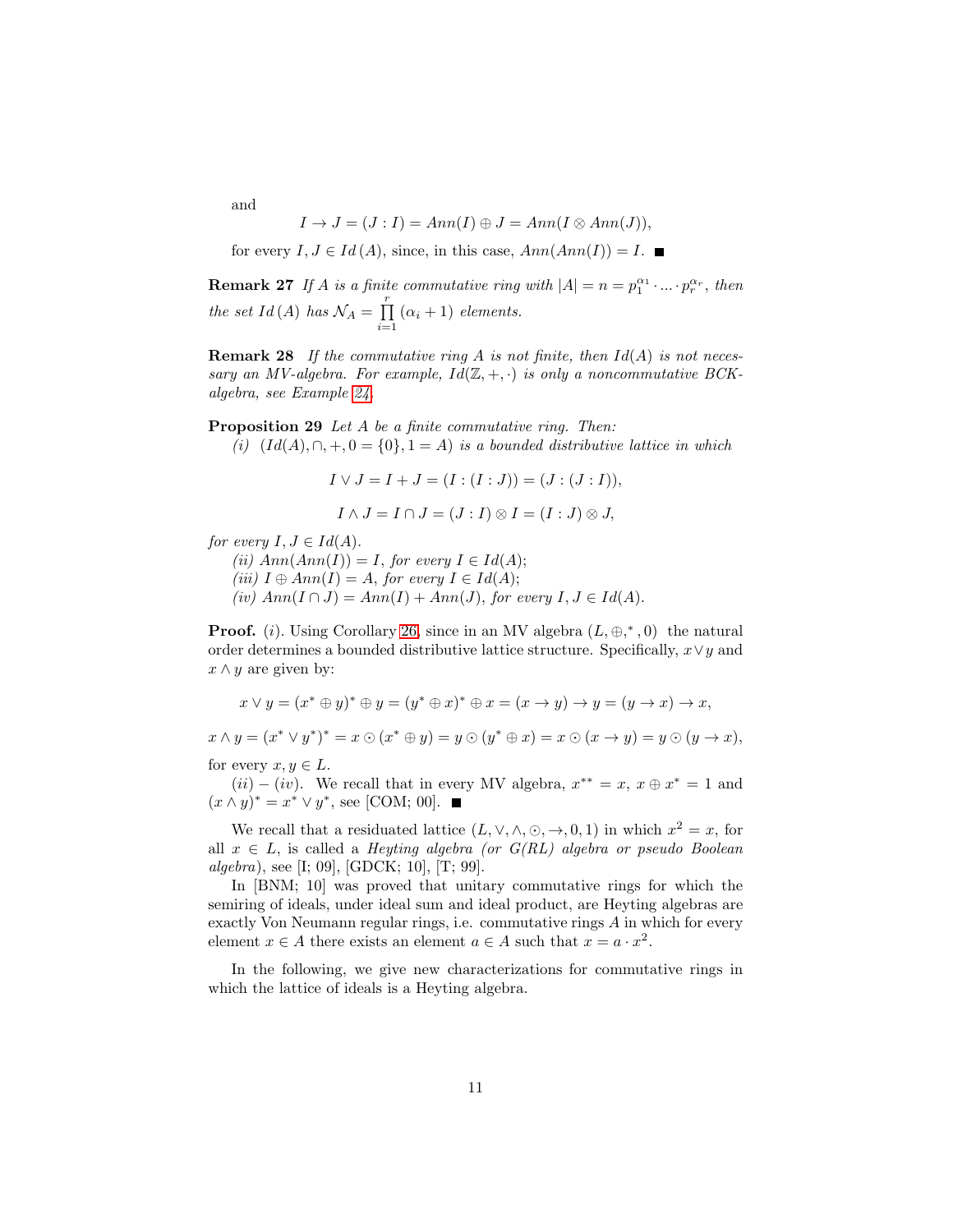**Proposition 30** Let  $(L, \vee, \wedge, \odot, \rightarrow, 0, 1)$  be a residuated lattice. The following assertions are equivalent:

- (i) for  $x, y, z \in L$ , if  $x \odot y \leq z$  and  $x \leq y$ , then  $x \leq z$ ;
- (ii) for every  $z \in L$ ,  $D_z = \{x \in L : z \leq x\}$  is a deductive system of L;
- (iii)  $x^2 \leq y$  implies  $x \leq y$ , for every  $x, y \in L$ ;
- (iv)  $x \odot y \leq z$  implies  $x \odot (x \rightarrow y) \leq z$ , for every  $x, y, z \in L$ ;
- (v)  $x = x^2$ , for every  $x \in L$ .

**Proof.** (i)  $\Rightarrow$  (ii). Since for every  $z \in L, z \leq 1$ , we have that  $1 \in D_z$ . If  $x, x \to y \in D_z$ , then  $z \leq x, x \to y$ . Using (i),  $z \leq y$ , hence  $y \in D_z$ , that is,  $D_z$ is a deductive system of L.

 $(ii) \Rightarrow (i)$ . Let  $x, y, z \in L$  such that  $x \odot y \leq z$  and  $x \leq y$ . Then  $y, y \rightarrow z \in D_x$ . Since  $D_x$  is a deductive system of L, we obtain  $z \in D_x$  so,  $x \leq z$ .

 $(ii) \Rightarrow (iii)$ . Let  $x, y \in L$  such that  $x^2 \leq y$ . Then  $x \to y \in D_x$ . Since  $x, x \to y \in D_x$ , we deduce that  $y \in D_x$ , that is,  $x \leq y$ .

 $(iii) \Rightarrow (iv)$ . Let  $x, y, z \in L$  such that  $x \odot y \leq z$ . Since  $y \rightarrow z \leq (x \rightarrow y) \rightarrow$  $(x \to z)$ , we obtain  $1 = (x \odot y) \to z = x \to (y \to z) \leq x \to [(x \to y) \to (x \to z)]$ , hence  $x \leq (x \to y) \to (x \to z)$ . Finally, we obtain that  $x \leq x \to [(x \to y) \to z]$ .

By hypothesis, we deduce that  $x \leq (x \to y) \to z$ , hence  $x \odot (x \to y) \leq z$ .  $(iv) \Rightarrow (iii)$ . Consider  $y, z \in L$  such that  $y^2 \leq z$ . By hypothesis,  $y \odot (y \rightarrow$  $y) \leq z$ , that is,  $y \leq z$ .

 $(iii) \Rightarrow (i)$ . Let  $x, y, z \in L$  such that  $x \odot y \leq z$  and  $x \leq y$ .

We have  $1 = x \rightarrow (y \rightarrow z) = y \rightarrow (x \rightarrow z) \leq (x \rightarrow y) \rightarrow (x \rightarrow (x \rightarrow z))$ , hence  $x \to y \leq x \to (x \to z)$ . Then  $x \leq x \to z$ , so, we obtain that  $x \leq z$ .

 $(iii) \Rightarrow (v)$ . We have  $x^2 \leq x^2$ , hence  $x \leq x^2$ . We deduce that  $x = x^2$ , for every  $x \in L$ .

<span id="page-11-0"></span> $(v) \Rightarrow (iii)$ . Let  $x, y \in L$  such that  $x^2 \leq y$ . Since  $x = x^2$ , we deduce that  $x \leq y$ .

**Theorem 31** Let A be a commutative ring. The following conditions are equivalent:

(i) A is a Von Neumann regular ring;

(ii)  $(J: I) \otimes I = I \otimes J = I \cap J$ , for every  $I, J \in Id(A)$ ;

(iii) for  $I, J, K \in Id(A)$ , if  $I \otimes J \subseteq K$  and  $I \subseteq J$ , then  $I \subseteq K$ ;

(iv) for every  $K \in Id(A), D_K = \{I \in Id(A) : K \subseteq I\}$  is a deductive system of the residuated lattice  $(Id(A), \cap, +, \otimes \rightarrow, 0 = \{0\}, 1 = A);$ 

(v)  $I \otimes I \subseteq J$  implies  $I \subseteq J$ , for every  $I, J \in Id(A);$ 

(vi)  $I \otimes J \subseteq K$  implies  $I \otimes (J : I) \subseteq K$ , for every  $I, J, K \in Id(A)$ .

**Proof.** (i)  $\Rightarrow$  (ii). Let  $I, J \in Id(A)$ . We have

$$
(J: I) \otimes I \subseteq ((I \otimes J) : (I \otimes I)) \Leftrightarrow (J: I) \otimes I \subseteq (I \otimes J) : I) \Leftrightarrow
$$

$$
(J:I) \subseteq (((I \otimes J):I):I) = ((I \otimes J):(I \otimes I)) = ((I \otimes J):I).
$$

We deduce that  $(J : I) \otimes I \subseteq I \otimes J$ . Since  $J \subseteq (J : I)$ , then  $I \otimes J \subseteq (J : I) \otimes I$ , so  $I \otimes J = (J : I) \otimes I$ . Clearly,  $I \otimes J \subseteq I$ , J. To prove that  $I \otimes J = I \cap J$ , let  $K \in Id(A)$  such that  $K \subseteq I, J$ . Then  $K = K^2 \subseteq I \otimes J$ , that is,  $I \otimes J = I \cap J$ .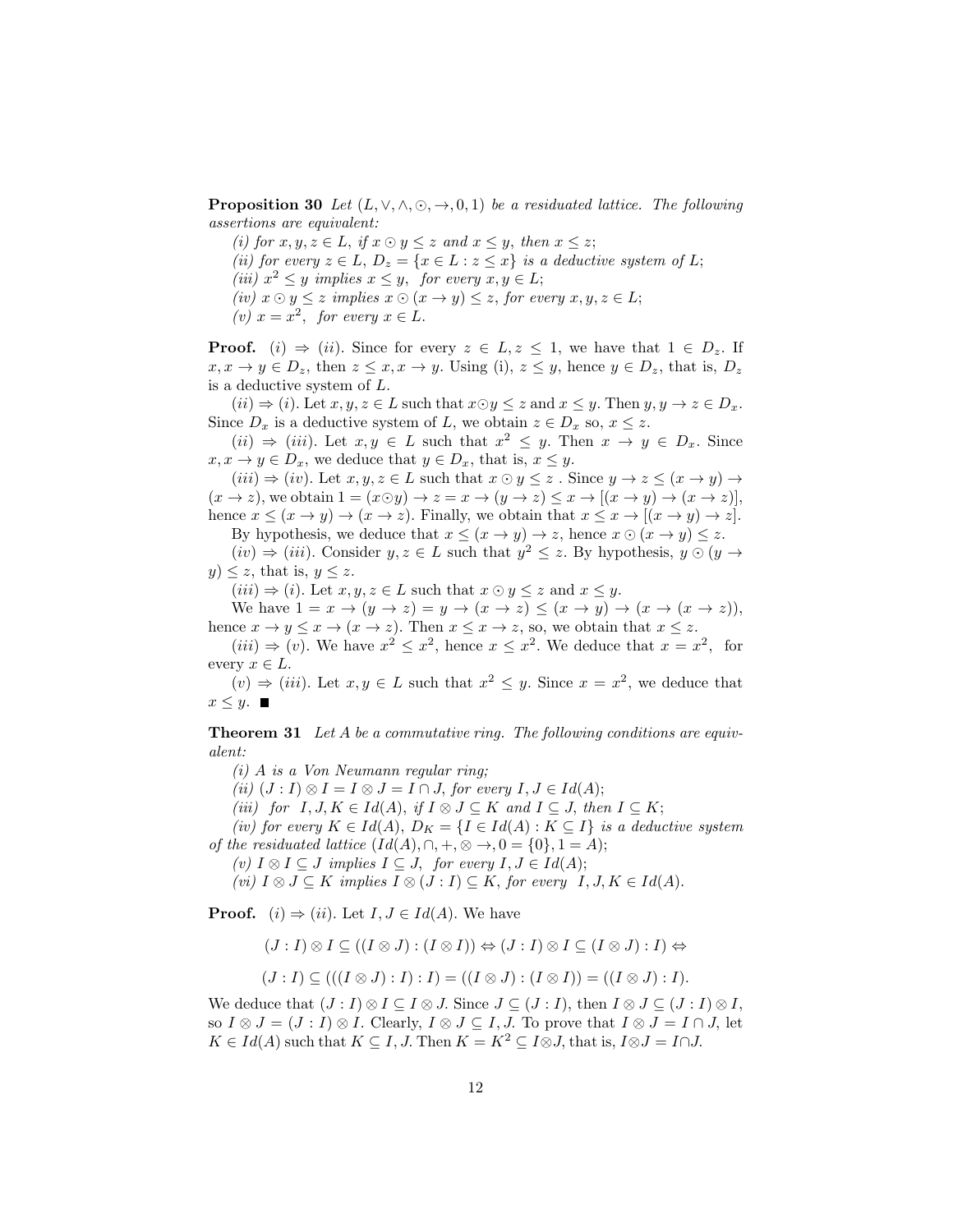$(ii) \Rightarrow (i)$ . For  $I = J$  we obtain  $I \otimes I = I \cap I = I$ , that is,  $I \otimes I = I$ , for every  $I \in Id(A)$ .

<span id="page-12-1"></span> $(i) \iff (iii) \iff (iv) \iff (v) \iff (vi)$ . Follows by Proposition [30.](#page-10-0)

Remark 32 Boolean rings are Von Neumann regular rings. Indeed, since in a Boolean ring A, every ideal is idempotent, using Theorem [31,](#page-11-0) we obtain that  $Id(A)$  is a Heyting algebra.

We recall the following result that characterizes unitary rings for which the lattice of ideals is a Boolean algebra:

**Theorem 33** [Bl; 53],  $[CL; 19]$  For a ring A, the following assertions are equivalent:

(i) The lattice  $Id(A)$  is Boole;

 $(ii)$  A is isomorphic to a finite direct sum of division rings;

(iii) A is isomorphic to a finite direct sum of simple rings;

(iv) Ideals form both a Heyting algebra and an ortholattice.

It is known that a residuated lattice  $(L, \vee, \wedge, \odot, \rightarrow, 0, 1)$  is a Boolean algebra if and only if  $x \vee x^* = 1$ , for every  $x \in L$ , see [GDCK; 10].

<span id="page-12-0"></span>We give new necessary and sufficient conditions for rings whose lattice of ideals is a Boolean algebra:

**Theorem 34** Let A be a commutative ring and  $I \in Id(A)$ . The following assertions are equivalent:

(i) I and  $Ann(I)$  are coprime;

(ii)  $I \otimes I = I$ ,  $Ann(Ann(I)) = I$ ,  $(Ann(I) : I) + (I : Ann(I)) = A$  and  $Ann(I) \otimes (I : Ann(I)) = 0.$ 

**Proof.** (i)  $\Rightarrow$  (ii). If  $I + Ann(I) = A$ , using Remark [3](#page-2-0) (1), we deduce that  $I \otimes I = I \cap I = I$ . Moreover, I is a Boolean element in the residuated lattice  $(Id(A), \cap, +, \otimes \to, 0 = \{0\}, 1 = A)$ , so  $Ann(Ann(I)) = I$  and  $I \cap Ann(I) = 0$ . Since  $Ann(I) \otimes (I : Ann(I)) \subseteq I \cap Ann(I) = 0$  we deduce that  $Ann(I) \otimes (I : Ann(I))$  $Ann(I)) = 0.$ 

Also,  $Ann(I) \subseteq (Ann(I) : I)$  and  $I \subseteq (I : Ann(I)$ . Then  $A = Ann(I) + I \subseteq I$  $(Ann(I): I) + (I: Ann(I)),$  so  $(Ann(I): I) + (I: Ann(I)) = A.$ 

 $(ii) \Rightarrow (i)$ . From  $I \otimes I = I = I$ , we have  $(Ann(I) : I) = Ann(I)$ . Since  $Ann(Ann(I)) = I$ , and  $(I : Ann(I)) \otimes Ann(I) = 0$ , we deduce that  $(I :$  $Ann(I)) = I.$  Then  $Ann(I) + I = (Ann(I) : I) + (I : Ann(I)) = A.$  We conclude that I and  $Ann(I)$  are coprime.

**Proposition 35** Let A be a commutative unitary ring,  $x \in A$ , an idempotent element and  $I = \langle x \rangle$  be the ideal generated by x. Therefore, Ann (I) and I are coprime ideals.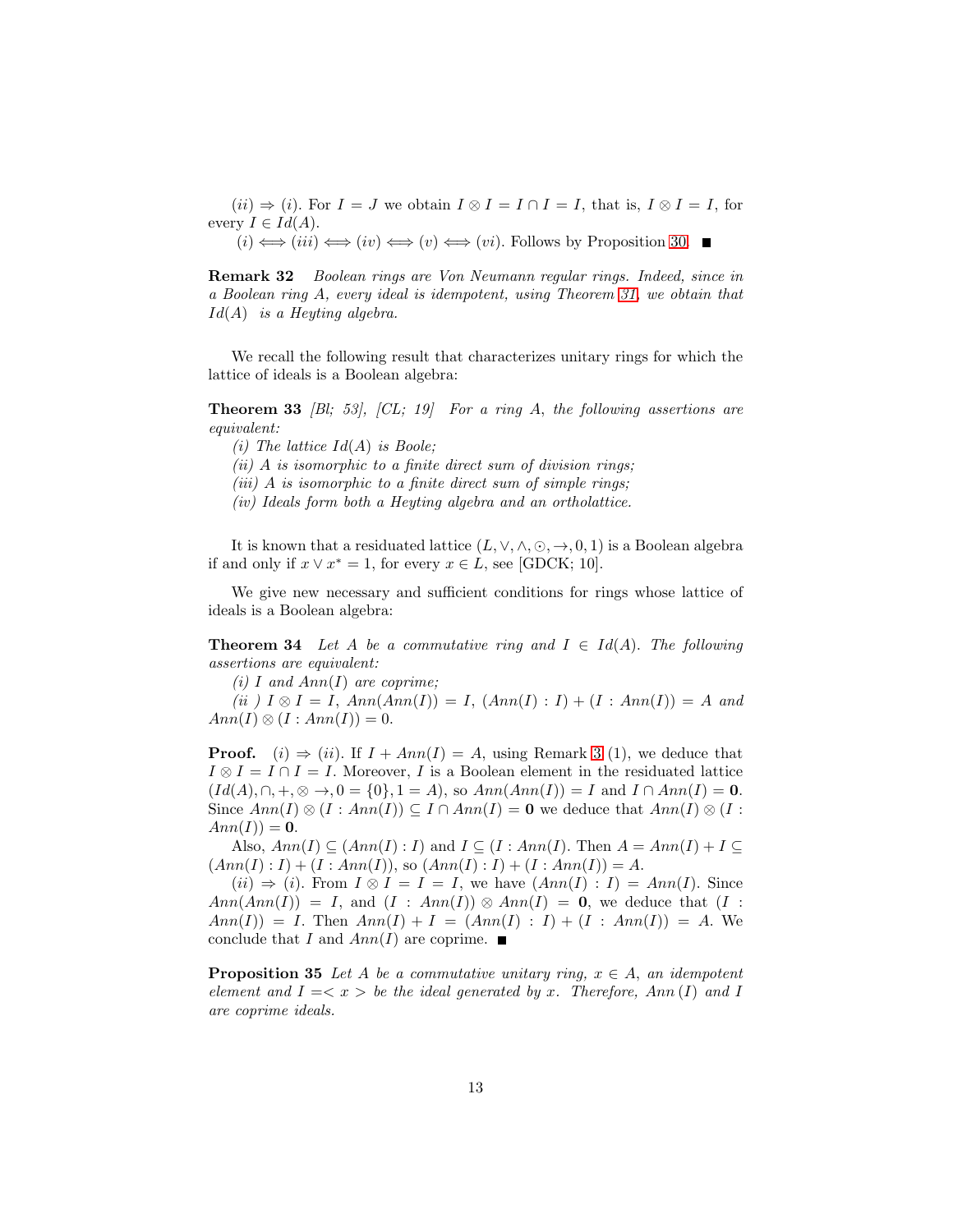**Proof.** If  $x \neq 1$ , since  $x + 1 - x = 1$ , we have that  $1 - x \notin I$ . Also, since  $(1-x)x = 0$ , we have that  $(1-x)y = 0$ , for all  $y \in I$ , then  $1-x \in Ann(I)$ and Ann (I) and I are coprime. If  $x = 1$ , then  $I = A$  and  $Ann (I) = \{0\}$ .

**Theorem 36** Let A be a finite commutative ring and  $I \in Id(A)$ . Then the following assertions are equivalent:

(i) I and  $Ann(I)$  are coprime;

 $(ii) I \otimes I = I.$ 

**Proof.** (i)  $\Rightarrow$  (ii). Obviously, by Theorem [34.](#page-12-0)

 $(i) \Rightarrow (ii)$ . Follows by Corollary [26](#page-9-0) and Theorem [34,](#page-12-0) since in an MV-algebra  $(L, \oplus, ^*, 0)$ ,  $x^{**} = x$  and  $(x \to y) \vee (y \to x) = 1$ , for every  $x, y \in L$ . Also, if  $x \in L$  such that  $x \odot x = x$ , we deduce that x is a boolean elementin MV-algebra L, so,  $x^*$  is also boolean. Thus,  $x^* \odot x^* = x^*$ .

Then  $x^* \odot (x^* \rightarrow x) = x^* \odot (x^* \rightarrow x^{**}) = x^* \odot (x^* \odot x^*)^* = x^* \odot x^{**} =$  $x^* \odot x = 0$ . We deduce that  $x^* \odot (x^* \rightarrow x) = 0$ .

We conclude that in MV-algebra  $(Id(A), \oplus, Ann, 0 = \{0\})$ , for every  $I \in$  $Id(A)$ , if  $I \otimes I = I$  then  $Ann(Ann(I)) = I$ ,  $(Ann(I) : I) + (I : Ann(I)) = A$ and  $Ann(I) \otimes (I : Ann(I)) = 0$ .

<span id="page-13-0"></span>Corollary 37 Let A be a finite commutative ring. The following conditions are equivalent:

(i)  $Id(A), \cap, +, Ann, 0 = \{0\}, 1 = A)$  is a Boolean algebra; (ii)  $I \otimes I = I$ , for every  $I \in Id(A)$ ; (iii) I and  $Ann(I)$  are coprime, for every  $I \in Id(A);$ (iv)  $I \cap Ann(I) = 0$ , for every  $I \in Id(A);$ (v)  $I \oplus I = I$ , for every  $I \in Id(A)$ .

**Proof.** Using Corollary [26](#page-9-0) and Proposition [29,](#page-10-1)  $Id(A)$  is an MV algebra and the lattice  $(Id(A), \cap, +)$  is distributive.

We apply the characterization of boolean elements in an MV algebra  $(L, \oplus, ^*, 0)$ : x is a boolean element in MV algebra L iff  $x \vee x^* = 1$  iff  $x \wedge x^* = 0$  iff  $x \oplus x = x$ iff  $x \odot x = x$ , see [COM; 00]. ■

Moreover, using the characterization of boolean elements in MV-algebras we obtain that a residuated lattice is a Boolean algebra if and only if it is both Heyting algebra and MV-algebra.

<span id="page-13-1"></span>Thus, we conclude that:

Corollary 38 Let A be a commutative ring. Then:

(i)  $(Id(A), \cap, +, Ann, 0 = \{0\}, 1 = A)$  is a Boolean algebra if and only if A is a Von Neumann regular ring satisfying Chang property;

(ii) If A is finite, then  $Id(A), \cap, +, Ann, 0 = \{0\}, 1 = A)$  is a Boolean algebra if and only if A is a Von Neumann regular ring.

Using Remark [32](#page-12-1) and Corollary [37](#page-13-0) we deduce that: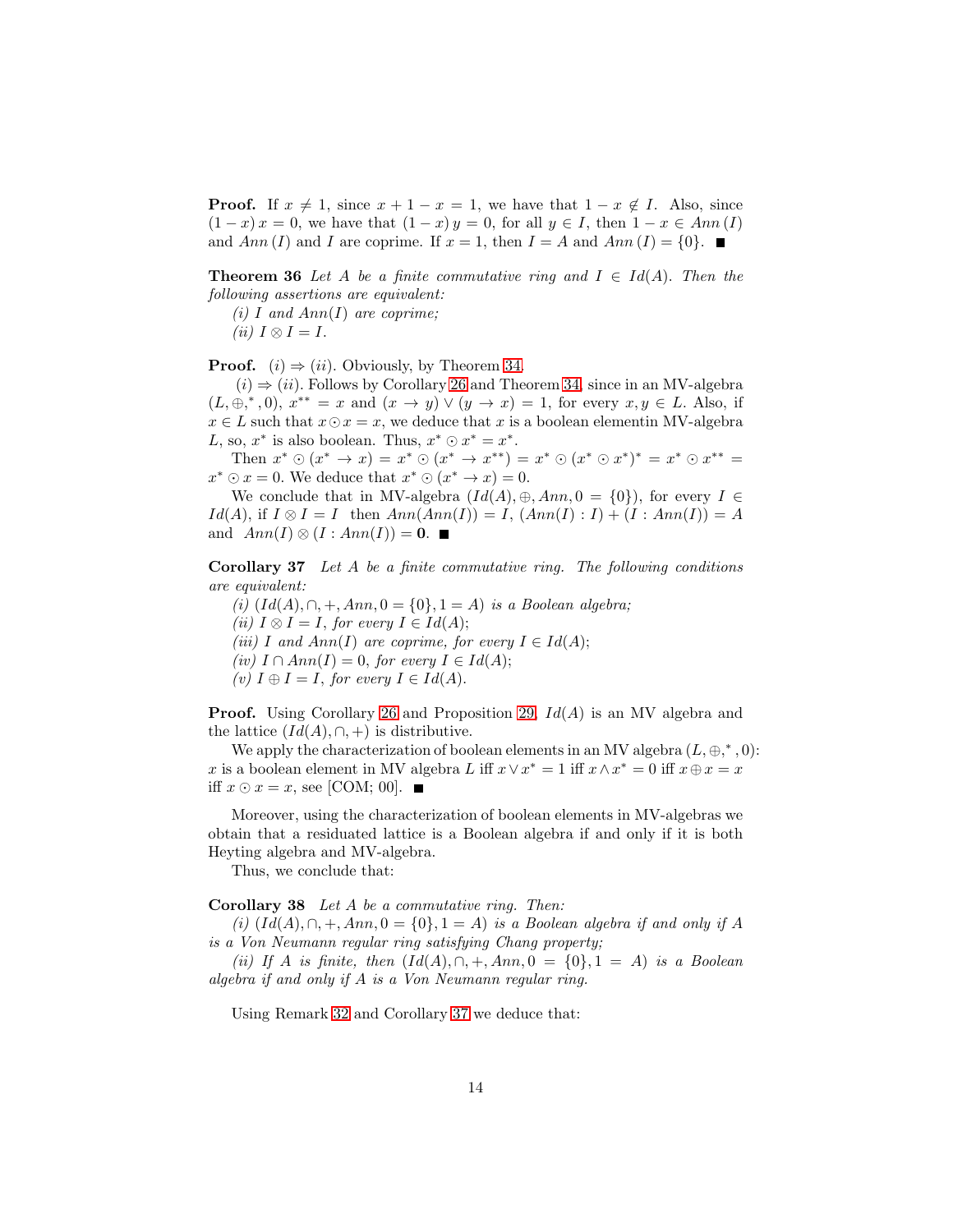**Proposition 39** If A is a finite Boolean ring, then  $(Id(A), \cap, +, Ann, 0 =$  ${0}, 1 = A$  is a Boolean algebra.

<span id="page-14-0"></span>**Proposition 40** Let  $p_1, p_2, \ldots, p_r$ , be r prime but not necessarily distinct numbers. We consider the ring  $A = \mathbb{Z}_{p_1} \times \mathbb{Z}_{p_2} \times ... \times \mathbb{Z}_{p_r}$ . Therefore, for each  $I \in Id(A)$ , we have that I and Ann (I) are coprime. The number of ideals in this ring is  $2^r$ .

**Proof.** First of all, we remark that if K is a field, then the only ideals are  $\{0\}$ and K. Then,  $Ann({0}) = K$ ,  $Ann{K} = {0}$  and it is clear that  $Ann({0})$ and  $K$  are coprime.

**Case 1.** We assume that  $p_1, p_2, ..., p_r$  are distinct prime numbers. For an arbitrary integer  $q, q \in \{1, 2, ..., r\}$ , let  $v = p_{i_1} p_{i_2} ... p_{i_q}$  and  $w = p_{i_{q+1}} p_{i_{q+2}} ... p_{i_r}$ , where  $\{p_{i_1}, p_{i_2}, \ldots p_{i_q}, p_{i_{q+1}}, p_{i_{q+2}}, \ldots p_{i_r}\}\$  and  $\{p_1, p_2, \ldots, p_r\}$  are the same set. Let  $s = p_1 p_2 ... p_r = p_{i_1} p_{i_2}, ... p_{i_q} p_{i_{q+1}} p_{i_{q+2}} ... p_{i_r}.$ 

We have that  $A = \mathbb{Z}_{p_1} \times \mathbb{Z}_{p_2} \times ... \times \mathbb{Z}_{p_r} \simeq \mathbb{Z}_s = \mathbb{Z}_{vw}$ . Let I be an ideal of the ring A. Then I has the form  $I \simeq \mathbb{Z}_v \simeq \mathbb{Z}_{p_{i_1}} \times \mathbb{Z}_{p_{i_2}} \times ... \times \mathbb{Z}_{p_{i_q}} =$  ${\lbrace \hat{0}, \hat{w}, \hat{2w}, \hat{3w}, ..., (\hat{v-1}) w \rbrace}$ , where  $\hat{x}$  is an element from A. It results that  $Ann (I) = {\hat{0}, \hat{v}, \hat{2v}, \hat{3v}, ..., (\hat{w-1)} v}.$  Since v and w are coprime integers, there are  $a, b \in \mathbb{Z}$  such that  $1 = av + bw$ . Therefore, we found the elements  $\widehat{av} \in Ann(I)$  and  $\widehat{bw} \in I$  such that  $\widehat{1} = \widehat{av} + \widehat{bw}$ . From here, we get that I and  $Ann(I)$  are coprime ideals.

**Case 2.** The prime numbers  $p_1, p_2, ..., p_r$  are not distinct. Without losing generality, we suppose that there is a number  $s \leq r$  such that  $p_1 = p_2 = ... =$  $p_s = p$  and  $p_{s+1}, p_{s+2}, ..., p_r$  are distinct prime numbers not equal to p. Let I be an ideal of the ring  $A = \mathbb{Z}_{p_1} \times \mathbb{Z}_{p_2} \times ... \times \mathbb{Z}_{p_r}$ . Then I can have the following forms:

i) 
$$
I \simeq \underbrace{\mathbb{Z}_p \times \mathbb{Z}_p \times \ldots \times \mathbb{Z}_p}_{s-time};
$$
  
\nii)  $I \simeq \underbrace{\mathbb{Z}_p \times \mathbb{Z}_p \times \mathbb{Z}_p \times \ldots \times \mathbb{Z}_p}_{q-time}, q < s;$   
\niii)  $I \simeq \underbrace{\mathbb{Z}_p \times \mathbb{Z}_p \times \mathbb{Z}_p \times \ldots \times \mathbb{Z}_p \times \mathbb{Z}_t}_{q-time}, q \leq s \text{ and } t = p_{i_1} p_{i_2} \ldots p_{i_l}, \text{ where } \{p_{i_1}, p_{i_2}, \ldots, p_{i_l}\} \subseteq$   
\n $p_{s+1}, p_{s+2}, \ldots, p_r$ } are distinct,  $1 \leq l \leq r - s$ .

 ${p_{s+1}, p_{s+2}, ..., p_r}$  are distinct,  $1 \le l \le r - s$ . If  $I \simeq \mathbb{Z}_p \times \mathbb{Z}_p \times ... \times \mathbb{Z}_p$  $\overbrace{ s - time }$ , then the annihilator is  $Ann(I) \simeq \mathbb{Z}_{p_{s+1}} \times \mathbb{Z}_{p_{s+2}} \times$ 

$$
\ldots \times \mathbb{Z}_{p_r} = \mathbb{Z}_t, \text{ for } l = r - s. \text{ The element } \alpha = \left( \underbrace{\widehat{1}, \widehat{1}, \ldots, \widehat{1}}_{s - time}, \underbrace{0, 0, \ldots, 0}_{r - s - time} \right) \in I, \text{ where}
$$

 $\widehat{1}$  is the class modulo p and **0** are classes in  $\mathbb{Z}_{p_{s+1}}, \mathbb{Z}_{p_{s+2}}, ..., \mathbb{Z}_{p_r}$ . In the same time, the element  $\beta =$  $\sqrt{ }$  $\left[0, 0, ..., 0\right]$  $\overbrace{ s - time }$  $, 1, 1, ..., 1$  ${r - s - time}$  $\mathcal{L}$  $\left\{ \begin{array}{l} \in Ann(I), \text{ where } 0 \text{ is the class } \end{array} \right\}$ modulo p and 1 are classes in  $\mathbb{Z}_{p_{s+1}}, \mathbb{Z}_{p_{s+2}}, ..., \mathbb{Z}_{p_r}$ . With the above notations,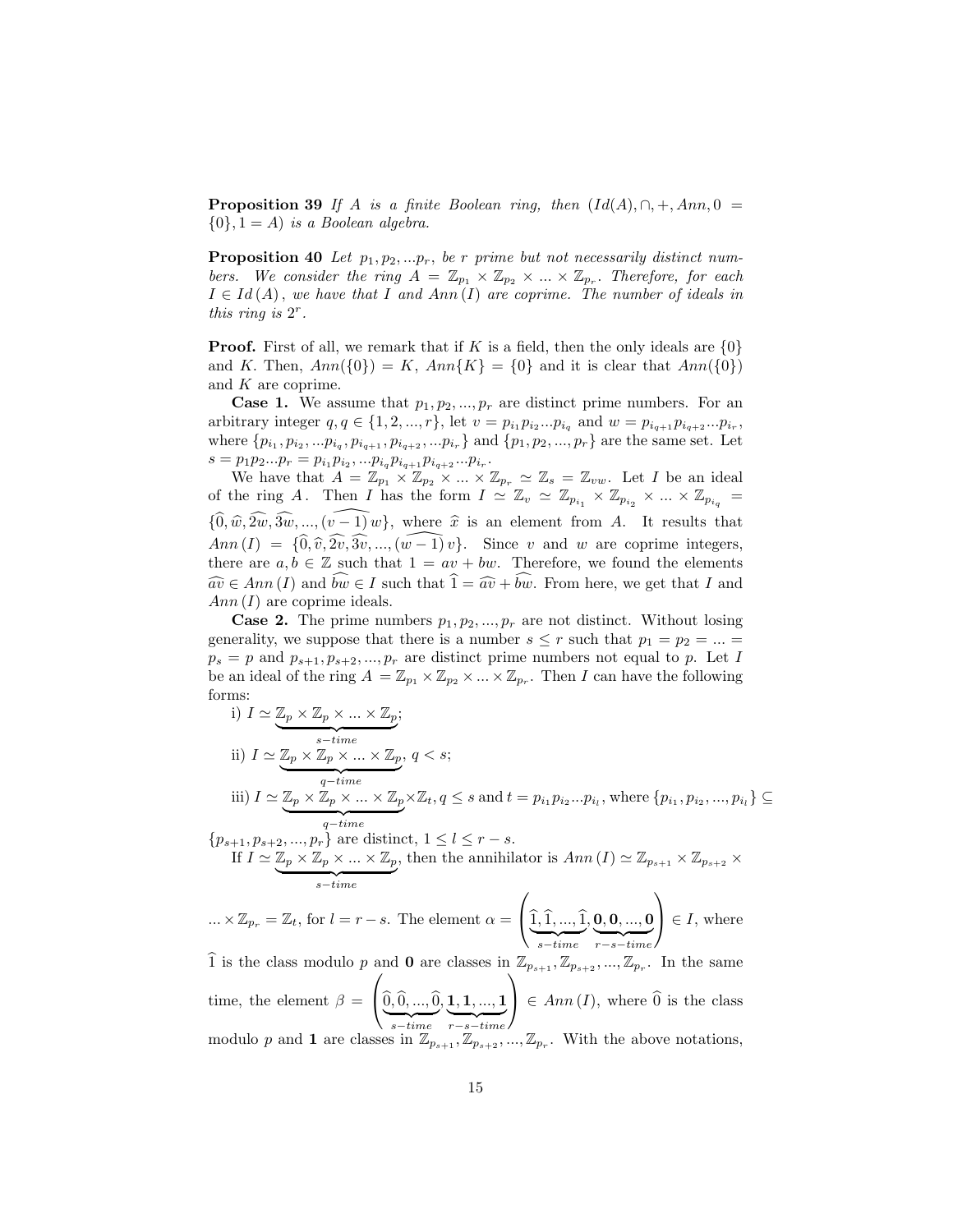we remark that  $a + \beta = 1$ , where  $1 =$  $\overline{1}$  $\left[1, 1, ..., 1\right]$  $\frac{s - time}{s - time}$  $, \mathbf{1}, \mathbf{1}, ..., \mathbf{1}$  ${r - s - time}$  $\mathcal{L}$ is the unit element

in A. Therefore I and  $Ann(I)$  are coprime.

If 
$$
I \simeq \underbrace{\mathbb{Z}_p \times \mathbb{Z}_p \times \ldots \times \mathbb{Z}_p}_{q-time}
$$
,  $q < s$ , then Ann  $(I) \simeq \underbrace{\mathbb{Z}_p \times \mathbb{Z}_p \times \ldots \times \mathbb{Z}_p}_{s-q-time} \times \mathbb{Z}_{p_{s+1}} \times$ 

 $\mathbb{Z}_{p_{s+2}}...\times \mathbb{Z}_{p_r}$ . The element  $\alpha =$  $\left\{\frac{\widehat{1}, \widehat{1}, \ldots, \widehat{1}}{q - time}\right\}$  $, 0, 0, ..., 0$  $\overbrace{\phantom{aaaaa}}^{\phantom{aaaa}}$ , s−q−time  $0, 0, ..., 0$  ${r - s - time}$  $\Big\} \in I$ , where  $\widehat{0}, \widehat{1}$ 

are the classes modulo p and **0** are classes in  $\mathbb{Z}_{p_{s+1}}, \mathbb{Z}_{p_{s+2}}, ..., \mathbb{Z}_{p_r}$ . In the same time, the element  $\beta =$  $\overline{I}$  $\left( \underbrace{0,0,...,0}_{q-time}\right)$  $, 1, 1, ..., 1$  $\overbrace{\phantom{aaaaa}}^{\phantom{aaaa}}$ , s−q−time  $0, 0, ..., 0$  ${r - s - time}$  $\lambda$  $\Big\{\in Ann(I),$  where  $\widehat{0},\widehat{1}$  are the classes modulo p and **1** are classes in  $\mathbb{Z}_{p_{s+1}}, \mathbb{Z}_{p_{s+2}}, ..., \mathbb{Z}_{p_r}$ . With the above

notations, we remark that  $a + \beta = 1$ , where  $1 =$  $\tilde{I}$  $\left[1, 1, ..., 1\right]$  $\sum_{s-time}$  $, 1, 1, ..., 1$  ${r - s - time}$  $\mathcal{L}$ is the

unit element in  $A$ . Therefore,  $I$  and  $Ann(I)$  are coprime.

If  $I \simeq \mathbb{Z}_p \times \mathbb{Z}_p \times ... \times \mathbb{Z}_p$  ${q - time}$  $\times \mathbb{Z}_t, q \leq s$  and  $t = p_{i_1}p_{i_2}...p_{i_l}$ , where  $\{p_{i_1}, p_{i_2}, ..., p_{i_l}\} \subseteq$ 

 ${p_{s+1}, p_{s+2}, ..., p_r}$  are distinct,  $1 \leq l \leq r - s$ , then the annihilator is  $Ann(I) \simeq$  $\overline{\mathbb{Z}}_p\times \overline{\mathbb{Z}}_p\times ...\times \overline{\mathbb{Z}}_p$  $s-q-time$  $\times \mathbb{Z}_u$ , where  $u = \prod p_j$ , with  $p_j$  distinct prime numbers  $p_j \in$ 

 $\{p_{s+1}, p_{s+2}, ..., p_r\} - \{p_{i_1}, p_{i_2}, ..., p_{i_l}\}.$  The element  $\alpha =$  $\overline{1}$  $\begin{bmatrix} 1, 1, ..., 1 \\ \frac{q - time}{\end{bmatrix}$  $, \mathbf{1}, \mathbf{1}, ..., \mathbf{1}$  $\overbrace{ }$ , l−time  $\mathbf{0}, \mathbf{0},...,\mathbf{0}$  $\sum_{r-q-l-time}$  $\mathcal{L}$ ∈

I, where  $\widehat{1}$  is the class modulo p and  $\mathbf{0}, \mathbf{1}$  are classes in  $\mathbb{Z}_{p_{q+1}}, \mathbb{Z}_{p_{q+2}}, ..., \mathbb{Z}_p$ . In the same time, the element  $\beta =$  $\sqrt{ }$  $\begin{pmatrix} \hat{0}, \hat{0}, ..., \hat{0} \\ \frac{q - time}{q - \hat{0}} \end{pmatrix}$  $, \mathbf{0}, \mathbf{0},...,\mathbf{0}$  $\overbrace{ }$ , l−time  $1, 1, ..., 1$  $\sum_{r-q-l-time}$  $\sqrt{2}$  $\Big\} \in Ann(I),$ where  $\widehat{0}$  is the class modulo p and **0**, **1** are classes in  $\mathbb{Z}_{p_{q+1}}, \mathbb{Z}_{p_{q+2}}, ..., \mathbb{Z}_{p_r}$ . With the above notations, we remark that  $a+\beta=1$ , where  $1=$  $\overline{ }$  $\begin{cases} \underbrace{\hat{1}, \hat{1}, ..., \hat{1}}_{q-time} \end{cases}$  $, \boldsymbol{1}, \boldsymbol{1}, ..., \boldsymbol{1}$  ${r-q-time}$  $\sqrt{2}$  $\cdot$ 

is the unit element in A.

Therefore I and  $Ann(I)$  are coprime. For the last part of the proposition, it is clear that for the ring A we have  $\mathbf{C}_r^0 + \mathbf{C}_r^1 + \mathbf{C}_r^2 + \dots + \mathbf{C}_r^r = 2^r$  ideals.

Remark 41 Due to the characterization of finite abelian groups, it results that the rings A from the above proposition are the only finite commutative unitary ring with the property that for each  $I \in Id(A)$  the ideals I and Ann (I) are coprime.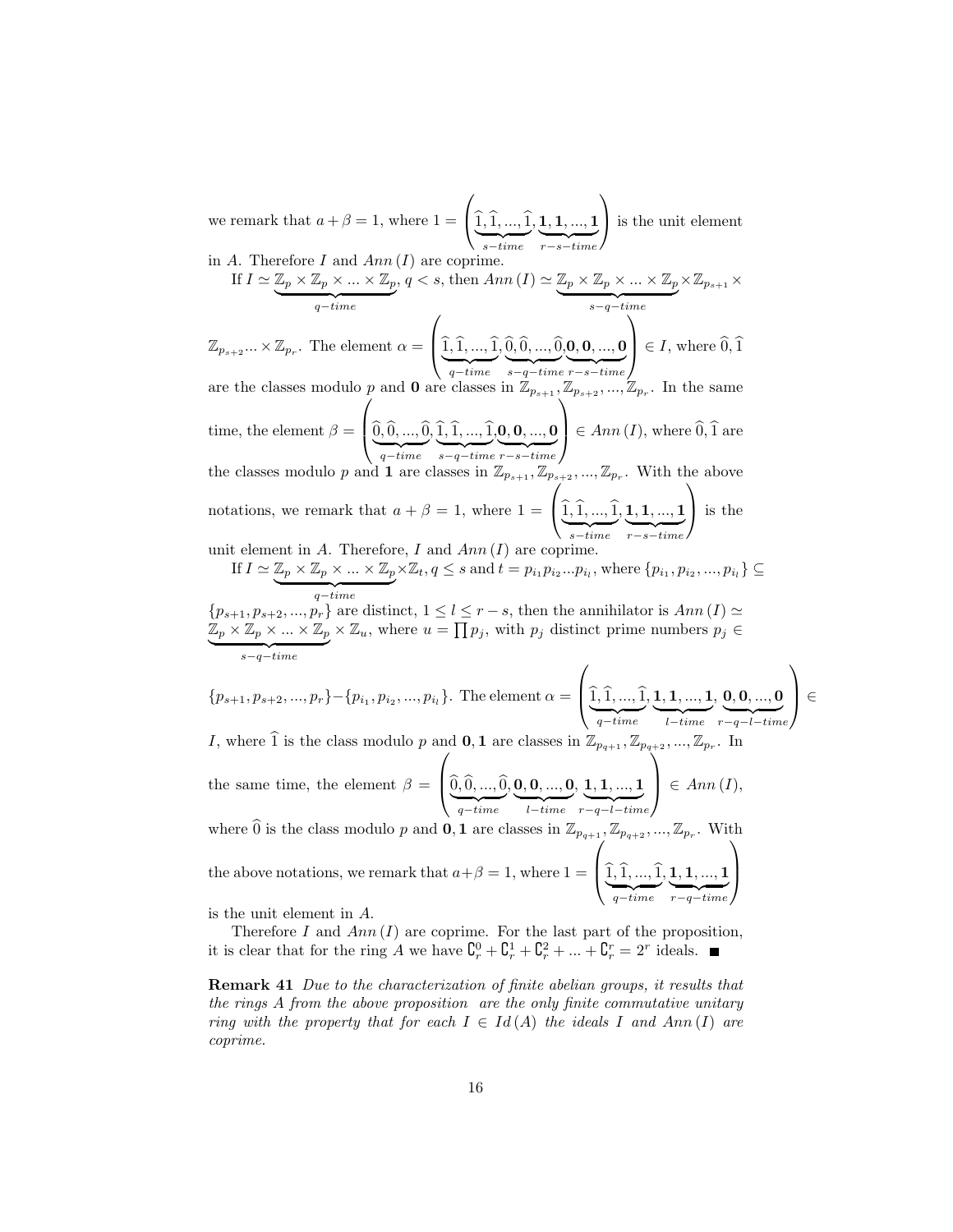**Example 42** 1) Let  $A = \mathbb{Z}_4 = \mathbb{Z}_{2^2}$ . The ideals are  $\{\widehat{0}\}, \{\widehat{0}, \widehat{2}\}$  and  $\mathbb{Z}_4$ . For  $I = \{0, 2\}$ , the annihilator is  $Ann(I) = \{0, 2\}$ , therefore I and Ann (I) are not coprime ideals.

2) Let  $A = \mathbb{Z}_2 \times \mathbb{Z}_2 = \{ (0,0), (0,0), (0,0), (0,0), (0,0) \}$ . For  $I = \{ (0,0), (0,0) \}$ , the annihilator is  $Ann(I) = \{ (0, 0) , (1, 0) \}$ . Obviously, I and  $Ann(I)$  are coprime ideals.

3) Let  $A = \mathbb{Z}_2 \times \mathbb{Z}_2 \times \mathbb{Z}_2 =$  $=\{\left(\widehat{0},\widehat{0},\widehat{0}\right),\left(\widehat{0},\widehat{1},\widehat{0}\right),\left(\widehat{1},\widehat{0},\widehat{0}\right),\left(\widehat{1},\widehat{1},\widehat{0}\right),\left(\widehat{0},\widehat{0},\widehat{1}\right),\left(\widehat{1},\widehat{0},\widehat{1}\right),$  $\left( \widehat{0}, \widehat{1}, \widehat{1} \right), \left( \widehat{1}, \widehat{1}, \widehat{1} \right) \}$ . Let  $I = \{ \left( \widehat{0}, \widehat{0}, \widehat{0} \right), \left( \widehat{0}, \widehat{1}, \widehat{0} \right) \}$  be an ideal. The annihilator is  $Ann(I) = \{ (0,0,0), (1,0,0), (0,0,1), (1,0,1) \}$ . It results that I and  $Ann(I)$  are coprime ideals and this is true for all ideals of  $A$ . We remark that this ring has 8 ideals.

4) Let  $A = \mathbb{Z}_2 \times \mathbb{Z}_2 \times \mathbb{Z}_3 \simeq \mathbb{Z}_2 \times \mathbb{Z}_6 = \{ \left( \widehat{0}, \widehat{0}, \overline{0} \right), \left( \widehat{0}, \widehat{1}, \overline{0} \right), \left( \widehat{1}, \widehat{0}, \overline{0} \right), \left( \widehat{0}, \widehat{1}, \overline{1} \right), \}$  $\left(\widehat{0},\widehat{1},\overline{2}\right),\left(\widehat{1},\widehat{1},\overline{2}\right),\left(\widehat{0},\widehat{0},\overline{1}\right),\left(\widehat{1},\widehat{1},\overline{0}\right),\left(\widehat{1},\widehat{0},\overline{1}\right),$  $\left( \widehat{0}, \widehat{0}, \overline{2} \right), \left( \widehat{1}, \widehat{0}, \overline{2} \right), \left( \widehat{1}, \widehat{1}, \overline{1} \right) \}$ . For  $I = \left\{ \left( \widehat{0}, \widehat{0}, \overline{0} \right), \left( \widehat{0}, \widehat{1}, \overline{0} \right) \right\}$ , the annihilator is  $Ann (I) = \{ (0,0,0) , (1,0,0) , (0,0,1) , (1,0,1) , (0,0,2) , (1,0,2) \}$  and is coprime to I. For  $I = \{ \left( \widehat{0}, \widehat{0}, \overline{0} \right), \left( \widehat{0}, \widehat{1}, \overline{0} \right), \left( \widehat{1}, \widehat{0}, \overline{0} \right), \left( \widehat{1}, \widehat{1}, \overline{0} \right) \}$ , the annihilator is  $Ann (I) = \{ (0, 0, 0) , (0, 0, 1) , (0, 0, 2) \}$  and is coprime to I.

For  $I = \{ \left( \widehat{0}, \widehat{0}, \overline{0} \right), \left( \widehat{1}, \widehat{0}, \overline{0} \right) \}$ , the annihilator is

 $Ann\left( I \right) = \lbrace \left( \hat{\overline{0}}, \widehat{\overline{0}}, \overline{\overline{0}} \right) , \left( \hat{\overline{0}}, \widehat{\overline{1}}, \overline{\overline{0}} \right) , \left( \widehat{\overline{0}}, \widehat{\overline{0}}, \overline{\overline{1}} \right) , \left( \widehat{\overline{0}}, \widehat{\overline{1}}, \overline{\overline{1}} \right) , \left( \widehat{\overline{0}}, \widehat{\overline{0}}, \overline{\overline{2}} \right) \rbrace$  and is coprime to I, etc.

5) Let  $A = \mathbb{Z}_4 \times \mathbb{Z}_3 \simeq \mathbb{Z}_{12}$ . For  $I = \{\hat{0}, \hat{6}\}\$ , the annihilator is Ann  $(I) = \{0, 2, 4, 6, 8, 10\}$  and Ann  $(I)$  is not coprime to I.

6) If A is a finite integral domain, then  $(Id(A), \cap, +, Ann, 0 = \{0\}, 1 = A)$ is a Boolean algebra. Indeed, every finite integral domain is a field, so  $Id(A) =$  $\{\{0\}, A\} \simeq L_2$  is a Boolean algebra.

7) If K is a field, then  $Id(K) = \{0, K\}$  and I and Ann(I) are coprime for every  $I \in Id(K)$ .

<span id="page-16-0"></span>Using Corollary [26](#page-9-0) and Proposition [40](#page-14-0) we obtain:

**Corollary 43** If A is a finite commutative ring with  $|A| = n = p_1^{\alpha_1} \cdot ... \cdot p_r^{\alpha_r}$ , then its set of ideals is an MV-algebra. Of all its representations, only if A is isomorphic to the ring  $\mathbb{Z}_{p_1} \times \mathbb{Z}_{p_1} \times ... \times \mathbb{Z}_{p_1}$  $\overbrace{\hspace{2.5em}}$  $\times \ldots \times$  $\alpha_1 - time$  $\Z_{p_r}\times \Z_{p_r}\times...\times \Z_{p_r}$  $\alpha_r - time$ the lattice

of its ideals is a Boolean algebra.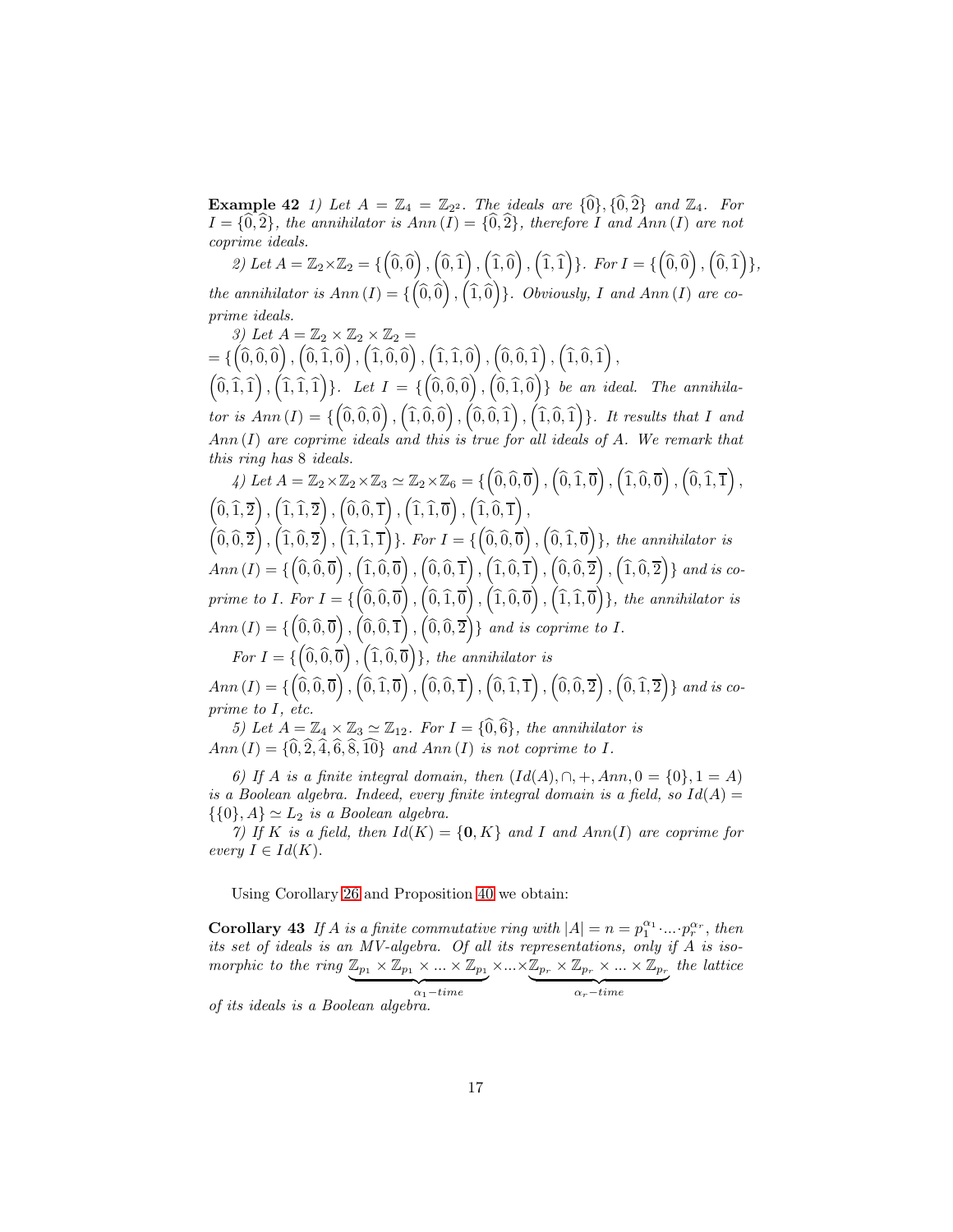In the following, using equivalent characterizations for Boolean elements in residuated lattices, we give new necessary and sufficient conditions for rings in which the lattice of ideals is a Boolean algebra:

<span id="page-17-1"></span>**Proposition 44** Let  $(L, \vee, \wedge, \odot, \rightarrow, 0, 1)$  be a residuated lattice. The following assertions are equivalent:

(i)  $x \vee x^* = 1$ , for every  $x \in L$ ; (ii)  $x^* \to x = x$ , for every  $x \in L$ ; (iii)  $x^* \leq x$  implies  $x = 1$ ; (iv)  $x \leq y^* \rightarrow y$  implies  $x \leq y$ ; (v) If  $x \leq z^* \rightarrow y$  and  $y \leq z$  then  $x \leq z$ ; (*vi*)  $x \to y \leq x$  *implies*  $x = 1$ .

**Proof.** (i)  $\Rightarrow$  (ii).  $x = 1 \rightarrow x = (x \vee x^*) \rightarrow x = (x \rightarrow x) \wedge (x^* \rightarrow x) =$  $1 \wedge (x^* \rightarrow x) = x^* \rightarrow x.$ 

 $(ii) \Rightarrow (iii)$ . If  $x^* \leq x$ , then  $x^* \to x = 1$ , so  $x = 1$ .

 $(iii)$  ⇒  $(i)$ .  $(x \vee x^*)^* = x^* \wedge x^{**} \le x^* \le x \vee x^*$ . By hypothesis,  $x \vee x^* = 1$ , for every  $x \in L$ .

 $(i) \Rightarrow (iv)$ . Let  $x, y \in L$  such that  $x \leq y^* \rightarrow y$ . Since  $y \vee y^* = 1$  we obtain  $x \to y = 1 \to (x \to y) = (y \lor y^*) \to (x \to y) = [y \to (x \to y)] \land [y^* \to (x \to y)]$  $[y(0)] = 1 \wedge [y^* \to (x \to y)] = y^* \to (x \to y) = x \to (y^* \to y) = 1.$  Then  $x \leq y$ .  $(iv) \Rightarrow (ii)$ . Since  $x^* \rightarrow x \leq x^* \rightarrow x$ , by hypothesis, we obtain  $x^* \rightarrow x \leq x$ .

Since  $x \leq x^* \to x$ , we have  $x^* \to x = x$ , for every  $x \in L$ .

 $(iv) \Rightarrow (v)$ . Let  $x, y, z \in L$  such that  $x \leq z^* \rightarrow y$  and  $y \leq z$ . We obtain  $x \odot z^* \leq y$  and since  $y \leq z$ , by hypothesis, we have  $x \odot z^* \leq z$ , so,  $x \leq z^* \rightarrow z$ . Thus,  $x \leq z$ .

 $(v) \Rightarrow (iv)$ . Let  $x, y \in L$  such that  $x \leq y^* \rightarrow y$ . Since  $y \leq y$ , we deduce that  $x \leq y$ .

 $(iii) \Rightarrow (vi)$ . Let  $x, y \in L$  such that  $x \to y \leq x$ . From  $x^* \leq x \to y$  we have  $1 = (x \rightarrow y) \rightarrow x \leq x^* \rightarrow x$ , so  $x^* \leq x$ . By hypothesis,  $x = 1$ .

 $(vi) \Rightarrow (iii)$ . Let  $x \in L$  such that  $x^* \leq x$ . Since  $x^* = x \rightarrow 0$ , we deduce that  $x=1.$ 

<span id="page-17-0"></span>Using Proposition [44,](#page-17-1) we deduce that:

**Corollary 45** Let A be a commutative ring. The following assertions are equivalent:

(i)  $Id(A), \cap, +, Ann, 0 = \{0\}, 1 = A)$  is a Boolean algebra; (ii) I and Ann(I) are coprime, for every  $I \in Id(A);$ (iii)  $(I : Ann(I)) = I$ , for every  $I \in Id(A);$ (iv) For  $J \in Id(A)$ ,  $Ann(J) \subseteq J$  implies  $J = A$ ; (v) For  $I, J \in Id(A), I \subseteq (J : Ann(J))$  implies  $I \subseteq J;$ (vi) For  $I, J, K \in Id(A), I \subseteq (J : Ann(K))$  and  $J \subseteq K$ ; implies  $I \subseteq K$ ; (vii) For  $I, J \in Id(A), (J : I) \subseteq I$  implies  $I = A$ .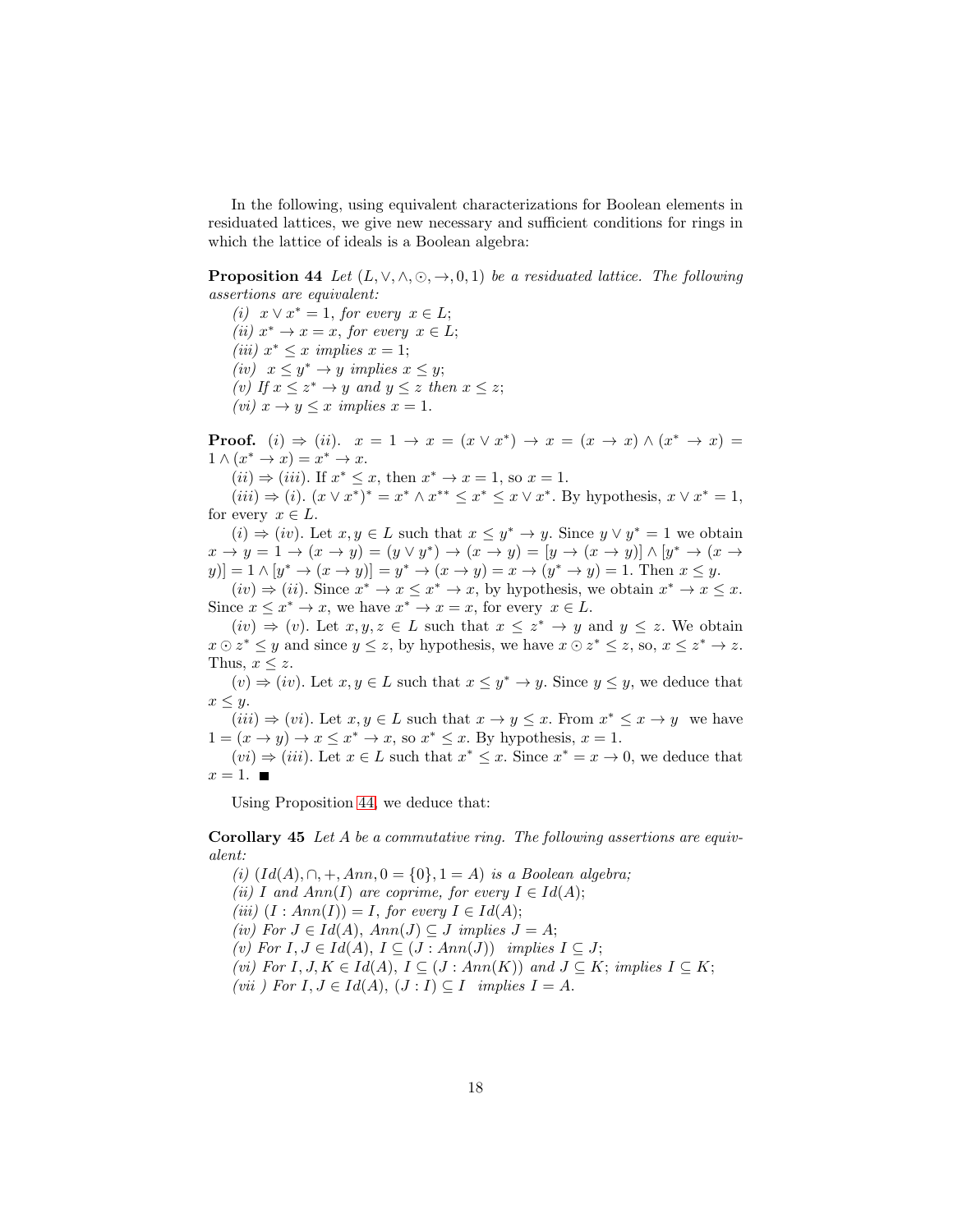Moreover, using some connections between Heyting algebras, MV-algebras and involutive residuated lattices we provided new necessary and sufficient conditions for which the lattice of ideals in commutative unitary rings is a Boolean algebra:

<span id="page-18-1"></span>**Proposition 46** Let  $(L, \vee, \wedge, \odot, \rightarrow, 0, 1)$  be a residuated lattice. The following assertions are equivalent:

(i)  $x^2 = x$  and  $x^{**} = x$ , for every  $x \in L$ ;

(ii)  $x^2 = x$  for every  $x \in L$  and [for  $y \in L$ ,  $y^* = 0 \Rightarrow y = 1$ ];

(iii)  $x \vee x^* = 1$ , for every  $x \in L$ .

**Proof.** (i)  $\Rightarrow$  (iii). Let  $x \in L$ . Then  $x \odot x^* = x \wedge x^* = 0$ , so,  $x \vee x^* =$  $x^{**} \vee x^* = (x \wedge x^*)^* = 0^* = 1$ .

 $(iii) \Rightarrow (i)$ . Obviously, using Remark [8.](#page-3-0)

 $(iii) \Rightarrow (ii)$ . Since Boolean algebras are Heyting algebras we deduce that  $x^2 = x$ , for every  $x \in L$ . Obviously, if  $y \in L$  such that  $y^* = 0$ , then  $y = y^{**} = 1$ .

 $(ii) \Rightarrow (iii)$ . From  $x^2 = x$ , for every  $x \in L$ , we deduce that L is a Heyting algebra. To prove that  $L$  is a Boolean algebra, we must prove that (see  $]$ BD; 74) for every  $y \in L$ ,  $y^* = 0$  iff  $y = 1$ , which is obviously, by hypothesis. ■

<span id="page-18-0"></span>

Using Proposition [46](#page-18-1) we deduce that:

Corollary 47 Let A be a commutative unitary ring. The following assertions are equivalent:

(i) A is a Von Neumann regular ring in which

$$
Ann(Ann(I)) = I,
$$

for every  $I \in Id(A);$ 

(ii) A is a Von Neumann regular ring that satisfies the condition

$$
Ann(J) = \mathbf{0} \Rightarrow J = A,
$$

for  $J \in Id(A);$ 

(iii)  $(Id(A), \cap, +, Ann, 0 = \{0\}, 1 = A)$  is a Boolean algebra.

### 4 Connections with binary block codes

In [FV; 20] have been defined binary block codes associated to MV-algebras and Wajsberg algebras and in [FHSV; 20] a classification of these algebras was done.

One of the question which arise is what these codes really represent.

In Section 3, we proved that the lattice of ideals of a finite commutative ring is a Boolean algebra or an MV-algebra, see Corollary [43.](#page-16-0)

Using this result, in this section we construct binary block codes associated to the lattice of ideals in a finite commutative ring  $A = \{x_1, x_2, ..., x_n\}$  with n elements.

From Remark [27,](#page-10-2)  $Id(A)$ , the set of its ideals of A, has  $\mathcal{N}_A$  elements (obviously,  $\mathcal{N}_A \leq n$ ). From Corollary [43,](#page-16-0)  $Id(A)$  can be a Boolean algebra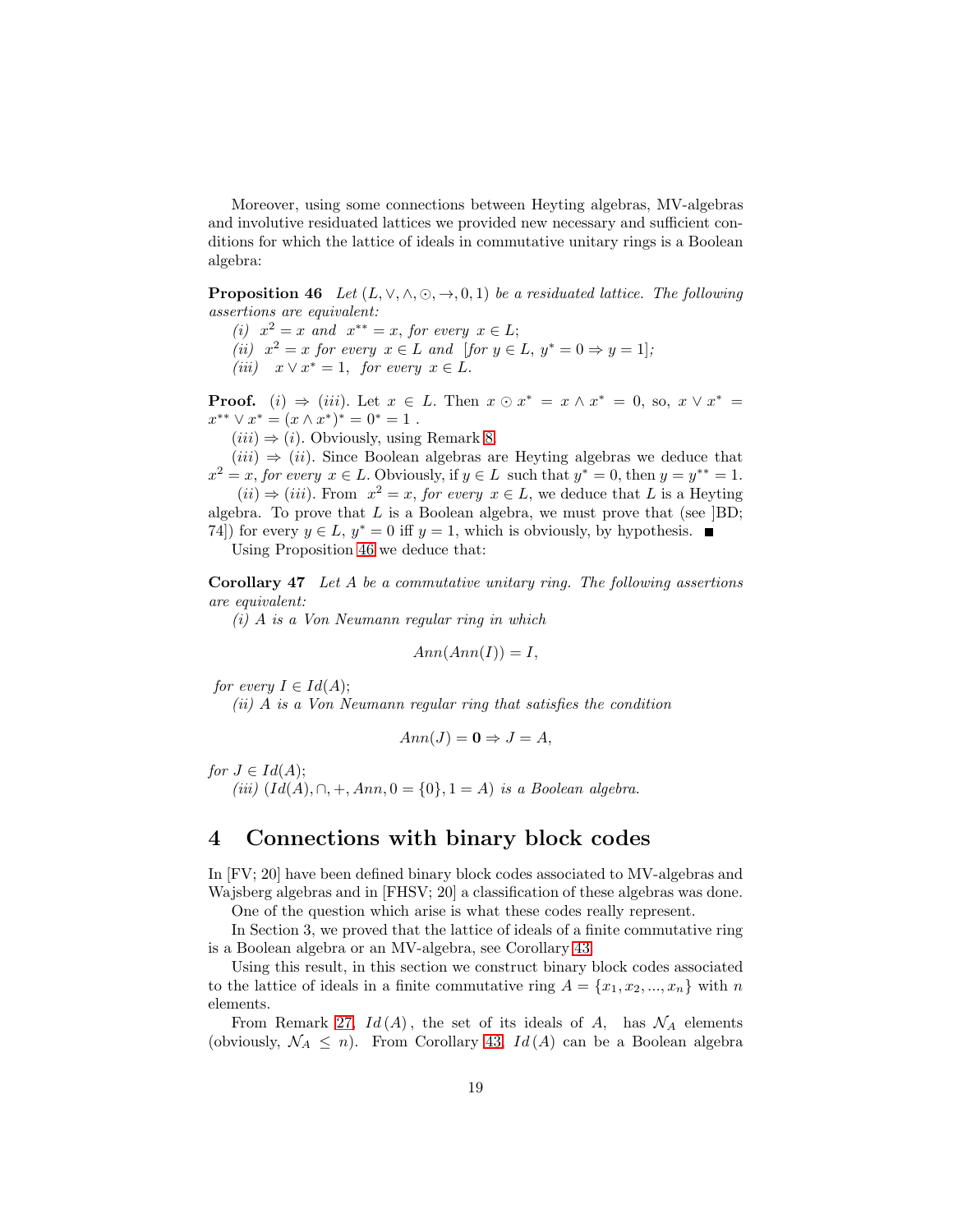or an MV-algebra (that is not Boolean) and it can generates a binary block codes. To each ideal  $I_{\alpha}$  from  $Id(A)$  we associate a codeword  $\alpha$  of length  $n, \alpha = (\alpha_1, ..., \alpha_n), \alpha_i = 1$  if  $x_i \in I_\alpha$  and  $\alpha_i = 0$ , otherwise.

We denote with  $C_A$  the set of these codewords, which is a binary block code. The obtained block code  $C_A = \{w_1, w_2, ..., w_{\mathcal{N}_A}\}\$ , with lexicographic order is a totally ordered set. On  $\mathcal{C}_A$  we can define a Boolean algebra structure, if  $\mathcal{N}_A$  is a power of 2, or an MV-algebra structure, otherwise. This algebra generates a binary block code  $\mathcal{C}_2$ .

The code  $C_2$  is called the *reduced code* of the code  $C_A$ . It is clear that all finite commutative rings A with the set  $Id(A)$  having the same number of elements,  $\mathcal{N}_A$ , generate the same reduced binary block code with  $\mathcal{N}_A$  codewords of length  $\overline{n}$ .

By using the above definitions from Section 2, we have the following correspondence between the operations of an MV-algebra M :

$$
x \odot y = (x^* \oplus y^*)^* \text{ and } x \oplus y = (x^* \odot y^*)^*.
$$

In the associated Wajsberg algebra, we have that

$$
x \to y = x^* \oplus y = (x \odot y^*)^*.
$$

Since, from Corollary [43,](#page-16-0) the associated lattice of ideals in the ring  $A$  is a Wajsberg algebra, then the Wajsberg implication is

$$
I \to J = Ann (I \otimes Ann(J)),
$$

for every  $I, J \in Id(A)$ .

It is known that ([FHSV; 20]) if S is a nonempty set and  $(W, \rightarrow,^*, 1)$  is a Wajsberg algebra then:

**Definition 48** A mapping  $f : S \to W$  is called a W-function on S and a map  $f_w : S \to \{0,1\}, w \in W$ , such that

$$
f_w(x) = 1
$$
, if and only if  $w \to f(x) = 1$ , for every  $x \in S$ ,

is called a cut function of the map f . The subset

$$
S_w = \{ x \in S \; : \; w \to f(x) = 1 \} \subseteq S
$$

is called a cut subset of the set S.

If  $f : S \to W$  is a W-function on S and we define on W the binary relation

 $\forall w_1, w_2 \in W, w_1 \sim w_2$  if and only if  $S_{w_1} = S_{w_2}$ ,

then, this relation is an equivalence relation on W.

For every  $w \in W$ , we denote by  $\widetilde{w}$  the equivalence class of w.

Now, let A be a finite commutative ring with n ideals,  $S = \{1, ..., n\}$  be a nonempty set and  $(Id(A), \rightarrow, Ann, 1 = A)$  be the Wajsberg algebra of ideals (see Corollary [43\)](#page-16-0).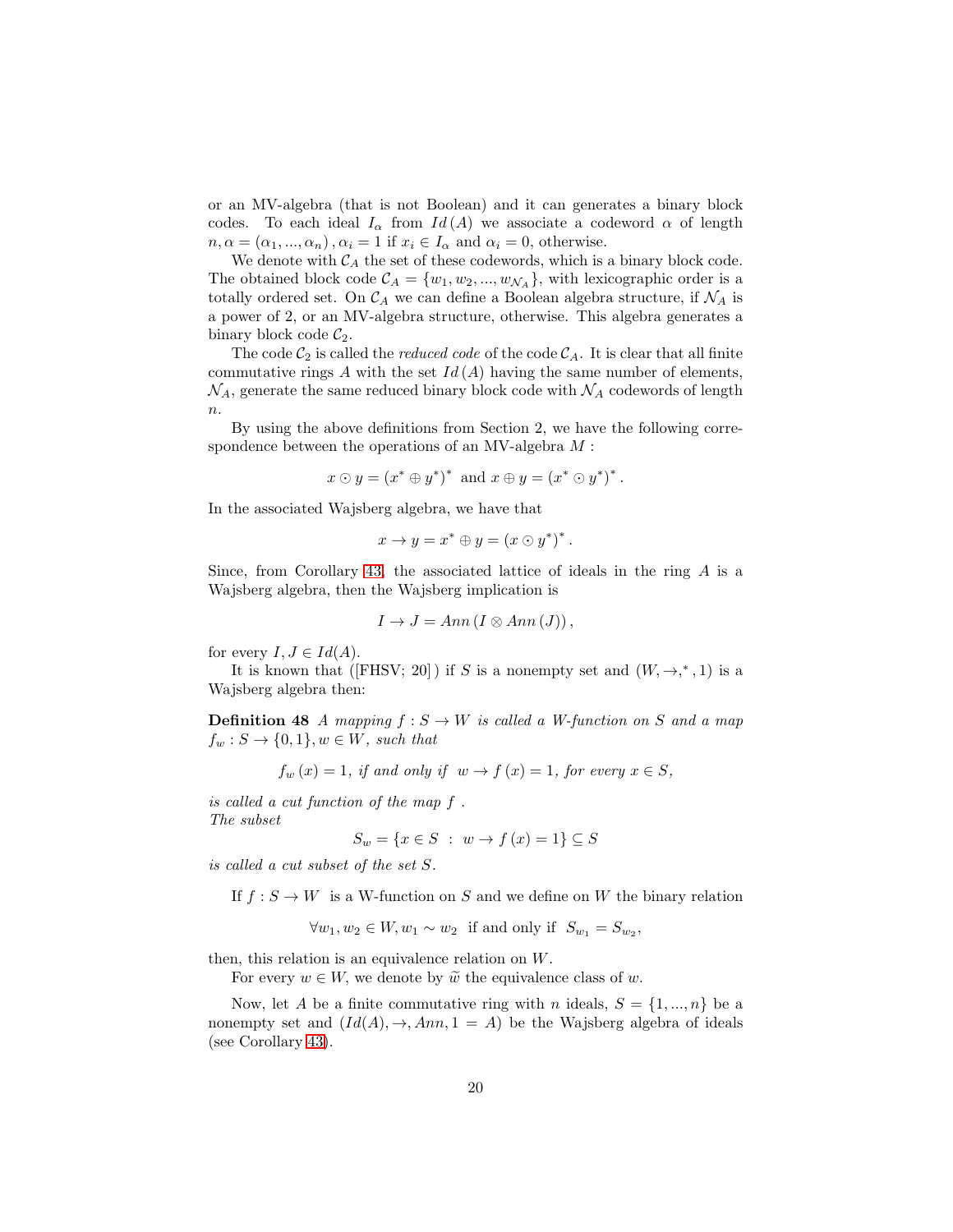Using above notations, to each equivalence class  $\tilde{I}$  (with  $I \in Id(A)$ ), will correspond the codeword  $f_I = I_1 I_2...I_n$ , with  $I_i = j$ , if and only if  $f_I(i) = j, i \in$  $S, j \in \{0, 1\}.$ 

<span id="page-20-0"></span>**Example 49** We consider the commutative ring  $A = (\mathbb{Z}_n, +, \cdot)$ .

*Case 1,*  $n = 4$ *.* 

i) For  $A = \mathbb{Z}_4$ , the lattice Id  $(\mathbb{Z}_4)$  has 3 elements, Id  $(\mathbb{Z}_4) = \{0, \{0, 2\}, \mathbb{Z}_4\} =$  $\{O, R, E\}$ . Since Ann $O = E$ , Ann $E = O$ , Ann $R = R$  and  $R \otimes R = O$ , so using Corollaries [26](#page-9-0) and [37,](#page-13-0) the obtained lattice is a Wajsberg (MV) algebra, with the implication given in the below table:

$$
\begin{array}{c|cc}\n\to & O & R & E \\
\hline\nO & E & E & E \\
R & R & E & E \\
E & O & R & E\n\end{array}.
$$

The code  $\mathcal{C}_A$  attached to the algebra  $Id(\mathbb{Z}_4)$  is  $\mathcal{C}_{\mathbb{Z}_4} = \{0001, 0101, 1111\}$ . Its reduced code is  $C_2 = \{111, 011, 001\}.$ 

ii) For  $A = \mathbb{Z}_2 \times \mathbb{Z}_2 = \{ \left( \widehat{0}, \widehat{0} \right), \left( \widehat{0}, \widehat{1} \right), \left( \widehat{1}, \widehat{0} \right), \left( \widehat{1}, \widehat{1} \right) \}$ , we obtain the lattice  $Id\left(\mathbb{Z}_{2}\times\mathbb{Z}_{2}\right)=\{\left(\widehat{0},\widehat{0}\right),\left\{\left(\widehat{0},\widehat{0}\right),\left(\widehat{0},\widehat{1}\right)\},\left\{\left(\widehat{0},\widehat{0}\right),\left(\widehat{1},\widehat{0}\right)\},\mathbb{Z}_{2}\times\mathbb{Z}_{2}\}=\{O,R,B,E\},$ which is a Wajsberg (Boolean) algebra since  $I^2 = I$ , for every  $I \in Id(\mathbb{Z}_2 \times \mathbb{Z}_2)$ , see Corollary [37.](#page-13-0) Also,  $AnnO = E, AnnE = O, AnnR = B, AnnB = R, thus,$ the implication table is

$$
\begin{array}{c|cccc}\n\to & O & R & B & E \\
\hline\nO & E & E & E & E \\
R & B & E & B & E \\
B & R & R & E & E \\
E & O & R & B & E\n\end{array}
$$

.

The code associated to the lattice  $Id(\mathbb{Z}_2 \times \mathbb{Z}_2)$  is  $\mathcal{C}_{\mathbb{Z}_2 \times \mathbb{Z}_2} = \{1000, 1100, 1010, 1111\}.$ The reduced code is  $C_2 = \{1111, 0101, 0011, 0001\}.$ 

*Case 2,*  $n = 6$ *.* 

For  $A = \mathbb{Z}_6$ , the lattice  $Id(\mathbb{Z}_6)$  has 4 elements,  $Id(\mathbb{Z}_6) = {\hat{0}, \{\hat{0}, \hat{3}\}, \{\hat{0}, \hat{2}, \hat{4}\}, \mathbb{Z}_6\}}$  $\{O, R, B, E\}$ . Since  $AnnO = E$ ,  $AnnE = O$ ,  $AnnR = B$ ,  $AnnB = R$  and I  $2^2 = I$ , for every  $I \in Id(\mathbb{Z}_{62})$ , the obtained lattice is a Wajsberg (Boolean) algebra, with the implication table

|           |                  | $R_{\parallel}$ | $\mathcal{B}$             | E  |
|-----------|------------------|-----------------|---------------------------|----|
|           | E                | E               | $E_{\parallel}$           | F, |
| $\, R \,$ | $\boldsymbol{B}$ | $\cal E$        | B                         | E  |
| В         | R                | $R_{\parallel}$ | E                         | E  |
|           |                  | $\overline{R}$  | $\boldsymbol{\mathsf{B}}$ | H, |

The code attached to the lattice  $Id(\mathbb{Z}_6)$  is  $\mathcal{C}_{\mathbb{Z}_6} = \{000001, 001001, 010101,$ 111111} and the reduced code is  $C_2 = \{1111, 0101, 0011, 0001\}$ , the same as in the Case 1, ii).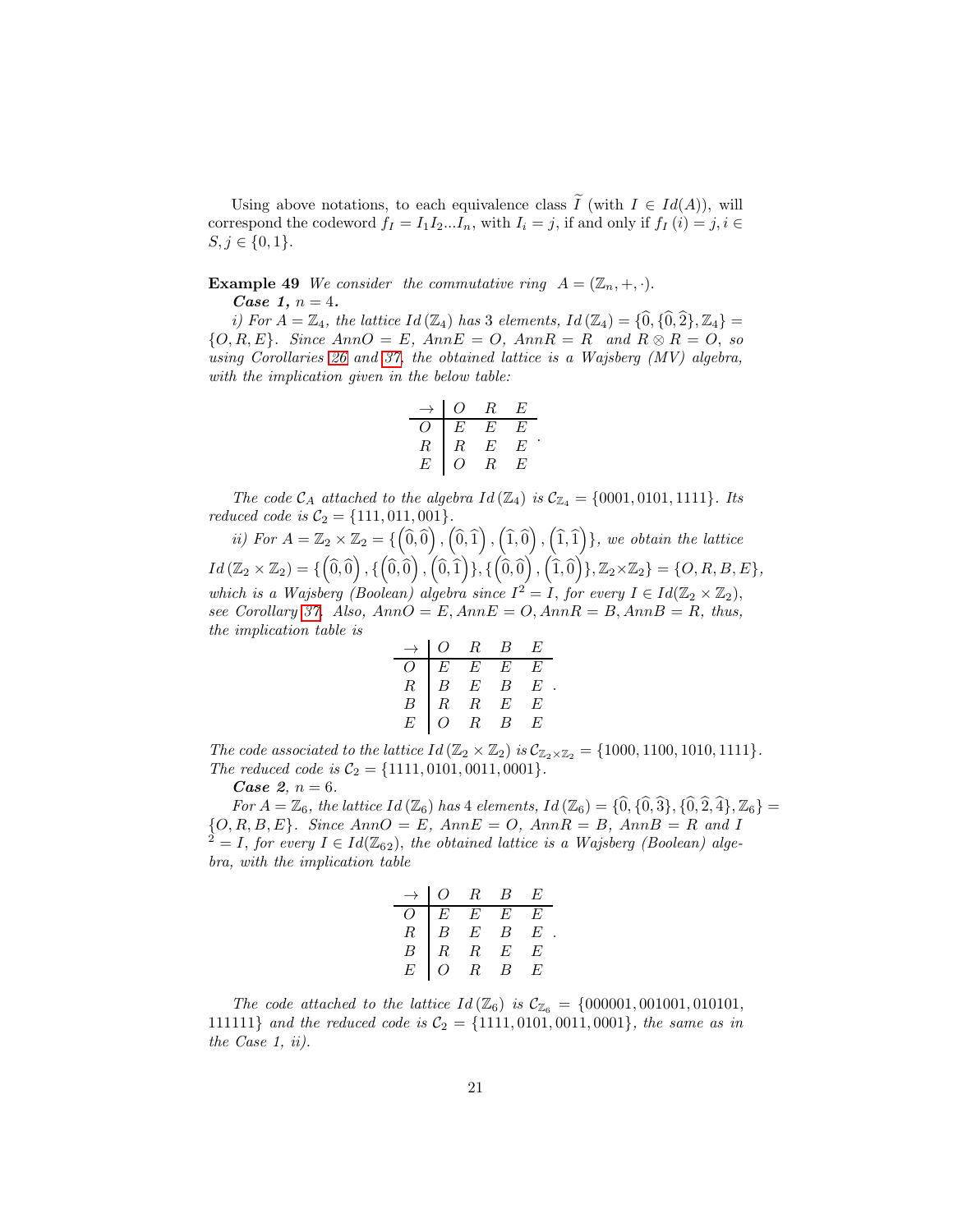The case  $A = \mathbb{Z}_2 \times \mathbb{Z}_3 = \{ (0, \overline{0}), (0, \overline{1}), (0, \overline{2}), (1, \overline{0}), (1, \overline{1}), (1, \overline{2}) \}$  is similar with the above case, since  $\mathbb{Z}_2 \times \mathbb{Z}_3 \simeq \mathbb{Z}_6$ .

*Case 3, n* = 8.

i) For  $A = \mathbb{Z}_8$ , the lattice Id  $(\mathbb{Z}_8)$  has 4 elements, Id  $(\mathbb{Z}_8) = \{0, \{0, 4\}, \{0, 2, 4, 6\},\}$  $\mathbb{Z}_8$  = {O, R, B, E}. Since  $AnnO = E$ ,  $AnnE = O$ ,  $AnnR = B$ ,  $AnnB = R$ and  $R \otimes R = O$ ,  $B \otimes B = R$ , using Corollary [37,](#page-13-0) the obtained lattice is a Wajsberg (MV) algebra, with the implication table given in the below table:

|          | Ω.       | $R_{\scriptscriptstyle\perp}$ | $B_{-}$         | H) |  |
|----------|----------|-------------------------------|-----------------|----|--|
|          | $E^-$    | $\overline{E}$                | E               | H) |  |
| $\cal R$ | B        | $E_{-}$                       | $E_{\parallel}$ | E  |  |
|          | $\cal R$ | $\overline{B}$                | $E_{\parallel}$ | E  |  |
|          |          | R                             |                 | H, |  |

The code attached to the lattice  $Id (\mathbb{Z}_8)$  is  $C_{\mathbb{Z}_8} = \{00000001, 00010001, 01010101,$ 11111111} and the reduced code is C<sup>2</sup> = {1111, 0111, 0011, 0001}.

ii) For 
$$
A = \mathbb{Z}_2 \times \mathbb{Z}_4 = \{ (0,0), (0,1), (0,2), (0,3), (1,0), (1,1), (1,2), (1,3) \}
$$
, the lattice of ideals is  
\n
$$
Id(\mathbb{Z}_2 \times \mathbb{Z}_4) = \{ (0,0), (0,0), (0,1), (0,2), (0,3) \}
$$
\n
$$
\{ (0,0), (1,0), (0,2), (1,2) \}, \{ (0,0), (0,2), (0,3) \}
$$
\n
$$
\{ (0,0), (1,0), (0,2), (1,2) \}, \{ (0,0), (0,2) \}, \{ (0,0), (1,0) \}
$$
,  $\mathbb{Z}_2 \times \mathbb{Z}_4 \} =$ \n
$$
[ (0,0,0), (0,1), (0,2), (0,3) \}
$$
\n
$$
[ (0,0,0), (0,1), (0,2) \}
$$
\n
$$
[ (0,0,0), (0,2), (0,3) \}
$$
\n
$$
[ (0,0,0), (0,2) \]
$$
\n
$$
[ (0,0,0), (0,0) \]
$$
\n
$$
[ (0,0,0), (0,0) \]
$$
\n
$$
[ (0,0,0), (0,0) \]
$$
\n
$$
[ (0,0,0), (0,0) \]
$$
\n
$$
[ (0,0,0), (0,0) \]
$$
\n
$$
[ (0,0,0), (0,0) \]
$$
\n
$$
[ (0,0,0), (0,0) \]
$$
\n
$$
[ (0,0,0), (0,0) \]
$$
\n
$$
[ (0,0,0), (0,0) \]
$$
\n
$$
[ (0,0,0), (0,0) \]
$$
\n
$$
[ (0,0,0), (0,0) \]
$$
\n
$$
[ (0,0,0), (0,0) \]
$$
\n
$$
[ (0,0,0), (0,0) \]
$$
\n
$$
[ (0,0,0), (0,0) \]
$$
\n
$$
[ (0,0,0), (0,0) \]
$$
\n
$$
[ (0,0,0), (0,0)
$$

|  |  | $\rightarrow$   O R B C D E |                                                                                                                                                                                                                                          |
|--|--|-----------------------------|------------------------------------------------------------------------------------------------------------------------------------------------------------------------------------------------------------------------------------------|
|  |  |                             |                                                                                                                                                                                                                                          |
|  |  |                             |                                                                                                                                                                                                                                          |
|  |  |                             |                                                                                                                                                                                                                                          |
|  |  |                             |                                                                                                                                                                                                                                          |
|  |  |                             |                                                                                                                                                                                                                                          |
|  |  |                             | $\begin{array}{c cccccc} \multicolumn{3}{c }{O} & E & E & E & E & E \\ \hline C & D & E & E & D & E & E \\ B & C & D & E & C & D & E \\ C & B & B & B & E & E & E \\ D & R & B & B & D & E & E \\ E & O & R & B & C & D & E \end{array}$ |

The code attached to the lattice  $Id(\mathbb{Z}_2 \times \mathbb{Z}_4)$  is  $\mathcal{C}_{\mathbb{Z}_2 \times \mathbb{Z}_4} = \{00000001, 00000101,$ 00001111, 00010001, 01010101, 111111111} and the reduced code is  $C_2 = \{111111,$ 011011, 001001, 000111, 000011, 00000001}.

 $\begin{equation} \begin{aligned} iii)\ \overline{\text{For $A$} = \mathbb{Z}_2 \times \mathbb{Z}_2 \times \mathbb{Z}_2 = \{\left(\widehat{0}, \widehat{0}, \widehat{0}\right), \, \left(\widehat{0}, \widehat{0}, \widehat{1}\right), \, \left(\widehat{0}, \widehat{1}, \widehat{0}\right), \, \left(\widehat{0}, \widehat{1}, \widehat{1}\right), \, \left(\widehat{1}, \widehat{0}, \widehat{0}\right), \end{aligned} \end{equation}$  $\left( \widehat{1}, \widehat{0}, \widehat{1} \right), \left( \widehat{1}, \widehat{1}, \widehat{0} \right), \left( \widehat{1}, \widehat{1}, \widehat{1} \right) \}$ , we obtain the lattice  $Id \left( \mathbb{Z}_{2} \times \mathbb{Z}_{2} \times \mathbb{Z}_{2} \right) = \{ \left( \widehat{0}, \widehat{0}, \widehat{0} \right), \left( \widehat{1}, \widehat{1}, \widehat{1} \right) \}$  $\{\hat{n}(\hat{0},\hat{0},\hat{0})\}, \hat{0},\hat{0},\hat{1})\}, \{\hat{0},\hat{0},\hat{0}\}, \{\hat{0},\hat{1},\hat{0}\}\}, \{\hat{0},\hat{0},\hat{0}\}, \{\hat{1},\hat{0},\hat{0}\}, \{\hat{1},\hat{0},\hat{0}\}, \{\hat{0},\hat{0},\hat{1}\}, \{\hat{0},\hat{0},\hat{1}\}, \{\hat{0},\hat{0},\hat{1}\}, \{\hat{0},\hat{1},\hat{1}\}, \{\hat{0},\hat{1},\hat{1}\}, \{\hat{1},\hat{1$  $\left(\hat{0},\hat{1},\hat{0}\right),\left(\hat{0},\hat{1},\hat{1}\right),\left\{\left(\hat{0},\hat{0},\hat{0}\right),\left(\hat{0},\hat{0},\hat{1}\right),\left(\hat{1},\hat{0},\hat{0}\right),\left(\hat{1},\hat{0},\hat{1}\right)\right\},\left\{\left(\hat{0},\hat{0},\hat{0}\right),\left(\hat{0},\hat{1},\hat{0}\right),\right\}$  $\left( \hat{1}, \hat{0}, \hat{0} \right), \left( \hat{1}, \hat{1}, \hat{0} \right) \}, Z_2 \times Z_2 \times Z_2 \} = \{ O, X, Y, T, Z, U, V, E \},$  which is a Wajs- $\vec{begin}$  (Boolean) algebra. Since  $AnnO = E$ ,  $AnnE = O$ ,  $AnnX = V$ ,  $AnnY = U$ ,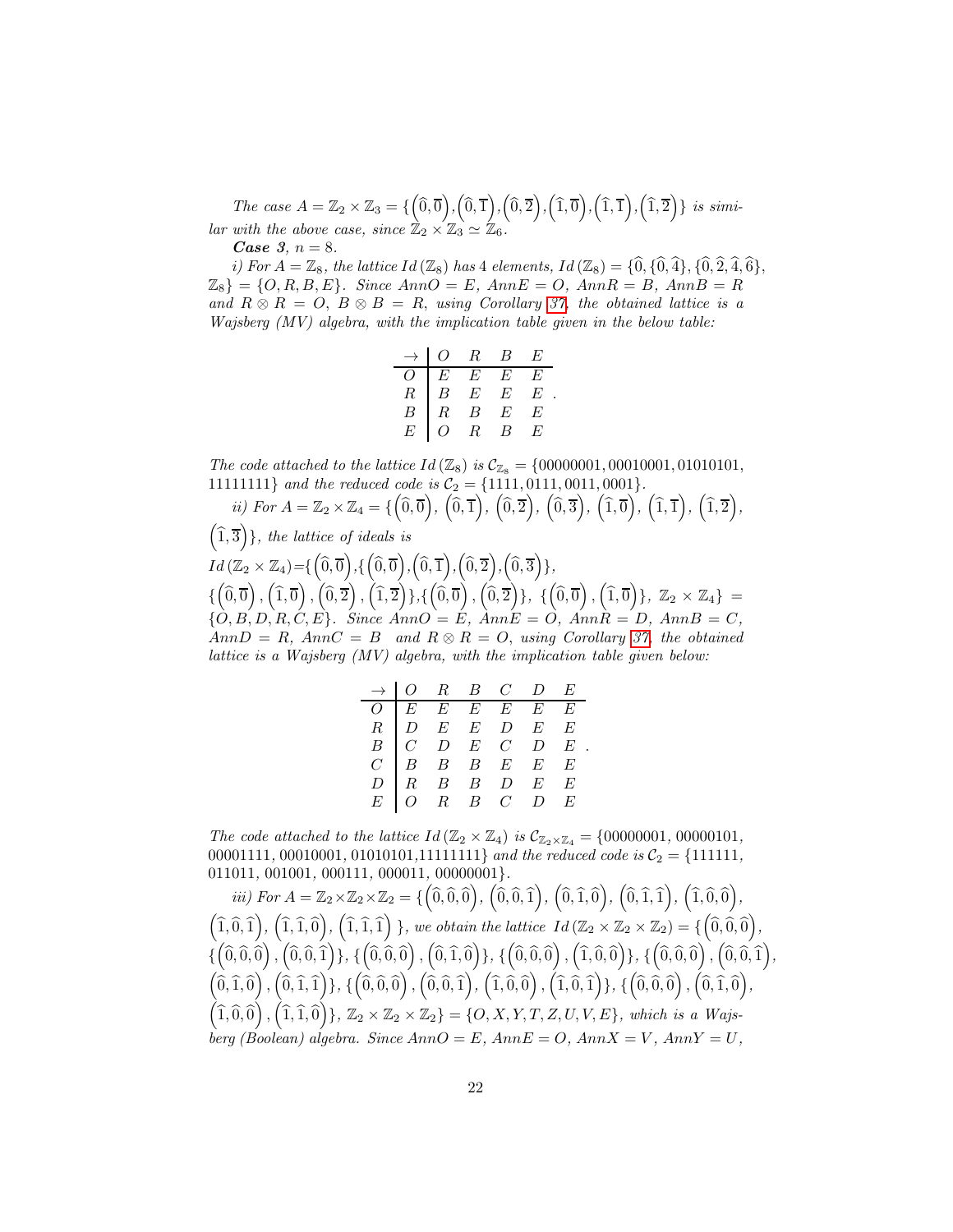$AnnZ = T$ ,  $AnnT = Z$ ,  $AnnU = Y$ ,  $AnnV = X$ , the implication is given in the below table:

|  | $\begin{array}{c ccccccccc} \multicolumn{3}{c }{\rightarrow} & O & X & Y & Z & T & U & V & E \\ \hline O & E & E & E & E & E & E & E & E \\ X & V & E & V & E & V & E & V & E \\ Y & U & U & E & E & U & U & E & E \\ Z & T & U & V & E & T & U & V & E \\ T & Z & Z & Z & Z & E & E & E & E \\ U & Y & Z & Y & Z & V & E & V & E \\ V & X & X & Z & Z & U & U & E & E \\ E & O & X & Y & Z & T & U & V & E \end{array}$ |  |  |  |
|--|--------------------------------------------------------------------------------------------------------------------------------------------------------------------------------------------------------------------------------------------------------------------------------------------------------------------------------------------------------------------------------------------------------------------------|--|--|--|
|  |                                                                                                                                                                                                                                                                                                                                                                                                                          |  |  |  |
|  |                                                                                                                                                                                                                                                                                                                                                                                                                          |  |  |  |
|  |                                                                                                                                                                                                                                                                                                                                                                                                                          |  |  |  |
|  |                                                                                                                                                                                                                                                                                                                                                                                                                          |  |  |  |
|  |                                                                                                                                                                                                                                                                                                                                                                                                                          |  |  |  |
|  |                                                                                                                                                                                                                                                                                                                                                                                                                          |  |  |  |
|  |                                                                                                                                                                                                                                                                                                                                                                                                                          |  |  |  |
|  |                                                                                                                                                                                                                                                                                                                                                                                                                          |  |  |  |

.

The code attached to the lattice  $Id(\mathbb{Z}_2 \times \mathbb{Z}_2 \times \mathbb{Z}_2)$  is  $\mathcal{C}_{\mathbb{Z}_2 \times \mathbb{Z}_2 \times \mathbb{Z}_2} = \{00000001,$ 00000011, 00000101, 00010001, 00001111, 00110011, 01010101, 11111111}, which is similar to its reduced code  $C_2$ .

**Definition 50** ([Li; 99])Let C be a code. The Hamming distance  $d(c_1, c_2)$ , between two codewords  $c_1, c_2$  of the same length, is the number of positions in which the corresponding symbols are different. The minimum Hamming distance of the code  $\mathcal{C}$ , denoted  $d_H$ , is

$$
d_{H} = min{d(c_1, c_2), c_1, c_2 \in \mathcal{C}, c_1 \neq c_2}.
$$

The code C is considered to be k-error detecting if and only if  $d_H$  between any two of its codewords is at least  $k + 1$ . The code C is k-errors correcting if and only if  $d_H$  between any two of its codewords is at least  $2k + 1$ . Therefore, if  $d_H \geq 2$ , the code C is an error detecting code. If  $d_H \geq 3$ , the code C is an error correcting code.

Remark 51 The codes generated by a Wajsberg (MV) algebra is not error detecting, nor error correcting codes, since  $d_H$  is always 1.

**Proposition 52** Let A be a finite commutative unitary ring,  $A = \mathbb{Z}_{k_1} \times \mathbb{Z}_{k_2} \times$  $\ldots \times \mathbb{Z}_{k_r}$ , where  $k_i = p_i^{\alpha_i}$ ,  $p_i$  a prime number, for all  $i \in \{1, 2, ..., r\}$ .

i) If  $p_i \geq 3$ , for all  $i \in \{1, 2, ..., r\}$ , then the attached code  $C_A$  is an error detecting code.

ii) If  $p_i \geq 5$ , for all  $i \in \{1, 2, ..., r\}$ , then the attached code  $C_A$  is an error correcting code.

**Proof.** If  $p_i \geq 3$ , for all  $i \in \{1, 2, ..., r\}$ , we have that  $d_H$  is minimum 2. If  $p_i \geq 5$ , for all  $i \in \{1, 2, ..., r\}$ , then  $d_H$  is minimum 3.  $\blacksquare$ 

**Remark 53** Let W be a Wajsberg (MV or Boolean) algebra with  $\mathcal{N}_A = \prod^r$  $\prod_{i=1}$   $(\alpha_i + 1)$ 

elements and  $\mathcal{C}_W$  its attached binary block code. There is a finite unitary commutative ring  $A = \mathbb{Z}_{k_1} \times \mathbb{Z}_{k_2} \times ... \times \mathbb{Z}_{k_r}$ , where  $k_i = p_i^{\alpha_i}$ ,  $p_i$  a prime number, for all  $i \in \{1, 2, ..., r\}$ , with lattice of ideals  $Id(A)$  having  $\mathcal{N}_A$  elements and its attached binary block code  $\mathcal{C}_A$  such that  $\mathcal{C}_W$  is the reduced code of the code  $\mathcal{C}_A$ .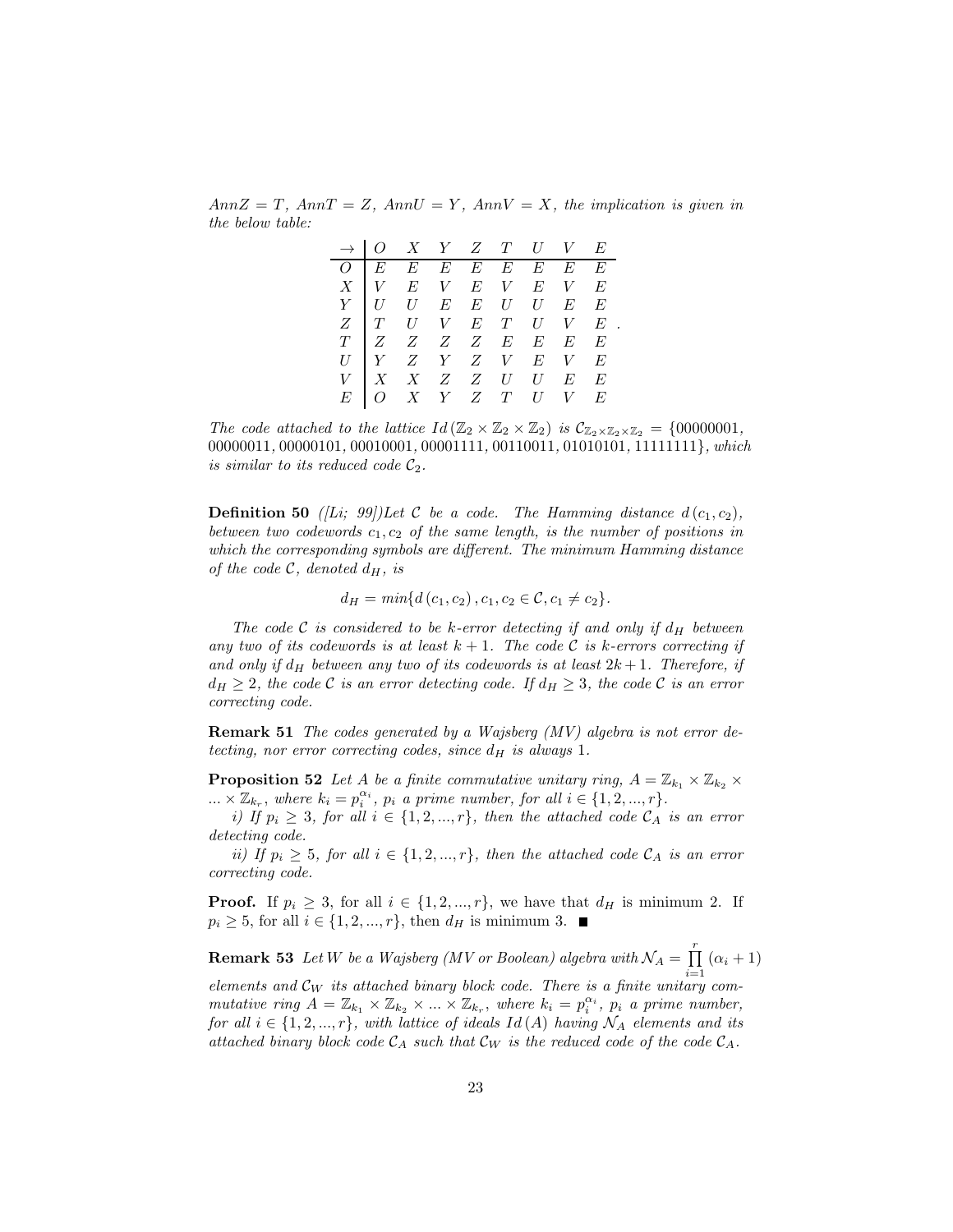## 5 Generation of finite MV-algebras using finite commutative rings

In this section, using the results obtained in Section 3, we present a way to generate finite MV-algebras using finite commutative rings.

We recall that an MV-algebra is finite if and only if it is isomorphic to a finite product of totally ordered MV-algebras, see [HR; 99].

Also, it is known that, on a finite totally ordered set there is only one way to define an MV-algebra, see [FRT; 84].

Now, let  $n \geq 2$  be a natural number.

If we consider the decomposition of  $n$  in factors greater than 1, then this decomposition is not unique. We denote by  $\pi(n)$  the number of all such decompositions.

We conclude that for every natural number  $n \geq 2$  there are  $\pi(n)$  nonisomorphic MV-algebras with  $n$  elements which are obtained as a finite product of totally ordered MV-algebras. Furthermore, there is only one MV-algebra with *n* elements which is a chain.

We deduce that:

**Proposition 54** For every natural number  $n > 2$ , there are  $\pi(n) + 1$  nonisomorphic MV-algebras with n elements.

**Example 55** For  $n = 8$ , we have  $8 = 2 \cdot 4 = 2 \cdot 2 \cdot 2$ . Thus, we have two types (up to an isomorphism) of MV-algebras with 8 elements obtained as a finite product of MV chains. In addition, we have only one MV-algebra with 8 elements which is a chain.Therefore, there are three types of MV-algebras (up to an isomorphism) with 8 elements.

Table 1 present a summary for the number of MV-algebras and Boolean algebras with  $n \leq 8$  elements:

#### Table 1

|                      |  |  | $n=2$ $n=3$ $n=4$ $n=5$ $n=6$ $n=7$ $n=8$ |  |
|----------------------|--|--|-------------------------------------------|--|
| MV-alg 1 1 2 1 2 1 3 |  |  |                                           |  |
| Boole alg $1$        |  |  |                                           |  |

.

An interesting thing is the relationship between the number of MV-algebras with  $n \geq 2$  elements and the number of MV-chains with n elements (only one) or the number of MV-algebras which are Boolean algebras (only one if  $n$  is a power of 2).

Using Corollary [43,](#page-16-0) if A is a finite commutative ring, its lattice of ideals is a Wajsberg (MV) algebra or a Wajsberg (Boolean) algebra.

Table 2 present a basic summary for the structure of the lattice of ideals in a finite and commutative ring A with  $2 \leq n \leq 10$  elements:

#### Table 2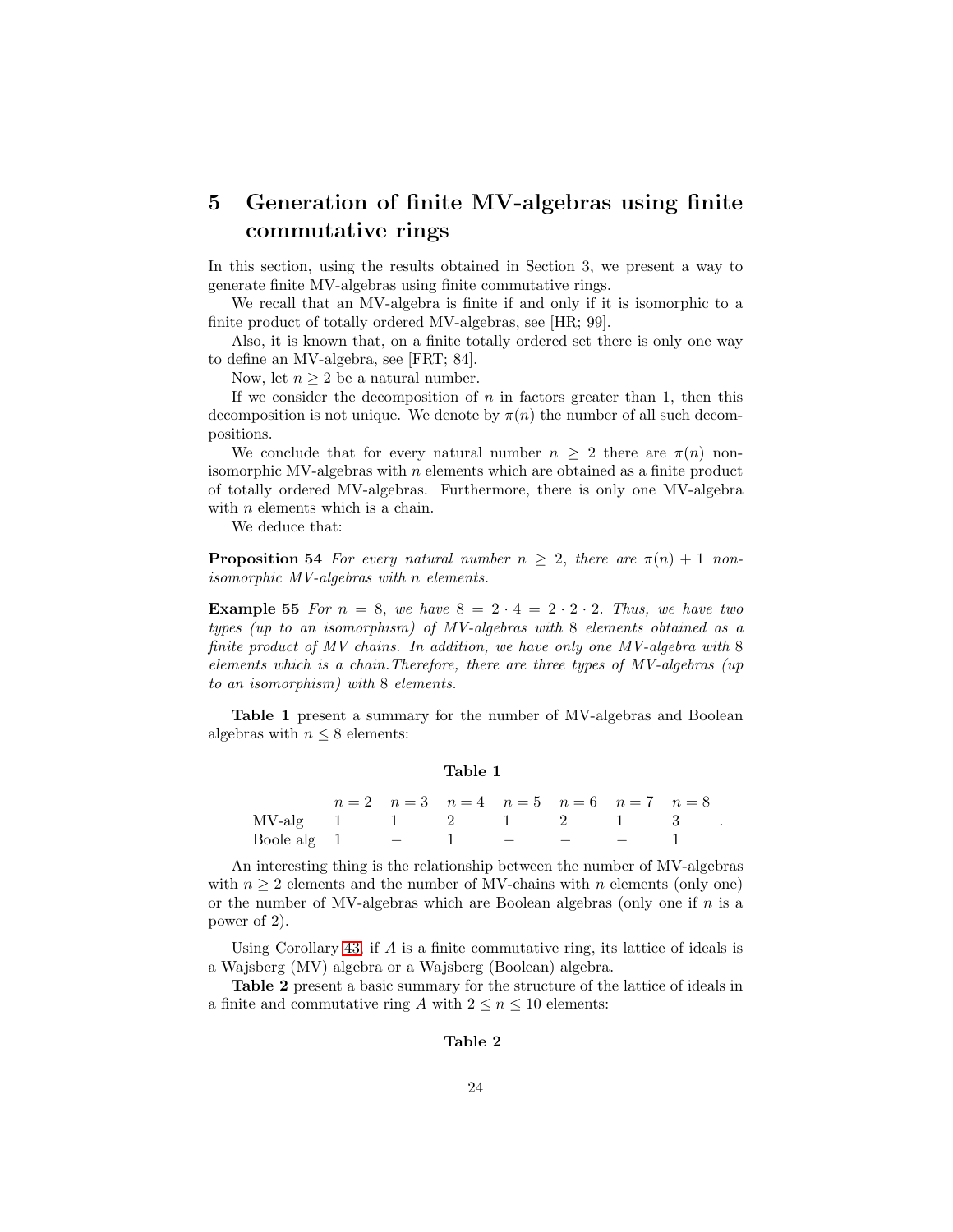| $ A  = n$ | A is isomorphic to one of the rings: | $Id(A)$ is:     |
|-----------|--------------------------------------|-----------------|
| $n=2$     | $Z_2$                                | Boolean algebra |
| $n=3$     | $Z_3$                                | Boolean algebra |
| $n=4$     | $Z_{\rm 4}$                          | MV-algebra      |
|           | $Z_2 \times Z_2$                     | Boolean algebra |
| $n=5$     | $Z_5$                                | Boolean algebra |
| $n=6$     | $Z_6 \simeq Z_3 \times Z_2$          | Boolean algebra |
| $n=7$     | $Z_7$                                | Boolean algebra |
| $n=8$     | $Z_8$                                | MV-algebra      |
|           | $Z_4 \times Z_2$                     | MV-algebra      |
|           | $Z_2 \times Z_2 \times Z_2$          | Boolean algebra |
| $n=9$     | $Z_9$                                | MV-algebra      |
|           | $Z_3 \times Z_3$                     | Boolean algebra |
| $n=10$    | $Z_{10} \simeq Z_5 \times Z_2$       | Boolean algebra |

One interesting thing is that for any finite commutative ring, just for one representation of this ring, the lattice of ideals is a Boolean algebra. In all other cases, this lattice is an MV-algebra which is not a Boolean algebra.

Thus, in order to generate all MV-algebras with  $n \geq 2$  elements it is suffices to find finite commutative rings with  $n$  ideals.

**Remark 56** All finite MV-algebras (up to an isomorphism) with  $n \geq 2$  elements correspond to finite commutative rings A in which  $|Id(A)| = n$ .

<span id="page-24-0"></span>**Lemma 57** If  $p \geq 2$  is a prime number and  $k \geq 1$  is a natural number, then  $(Id(Z_{p^k}), \cap, +, \otimes, \to, 0 = \{0\}, 1 = Z_{p^k})$  is the only MV-chain (up to an isomorphism) with  $k + 1$  elements.

**Proof.** Obviously, the ring  $(Z_{p^k}, +, \cdot)$  has  $k+1$  ideals:  $I_0 = \{0\}, I_1 = \widehat{p^{k-1}} Z_{p^k}$ , ...,  $I_{k-2} = p^2 Z_{p^k}$ ,  $I_{k-1} = \hat{p} Z_{p^k}$ ,  $I_k = Z_{p^k}$ . Since  $I_0 \subseteq I_1 \subseteq I_2 \subseteq ... \subseteq I_k$ , using Corollary [43,](#page-16-0)  $Id(Z_{p^k})$  is an MV-chain. Moreover, for every  $i, j \in \{0, ..., k\}$  we have  $I_i \to I_j = Z_{p^k}$  if  $i \leq j$  and  $I_{k-i+j}$  otherwise. Also,  $I_i^* = Ann(I_i) = I_{k-i}$ for every  $i \in \{0, ..., k\}$ . Moreover, for every  $i, j \in \{0, ..., k\}$ ,

 $I_i \oplus I_j = Ann(I_i) \to I_j = I_{k-i} \to I_j = Z_{p^k}$  if  $k \leq i + j$  and  $I_{i+j}$  otherwise.

**Example 58** We generate all finite MV-algebras M with  $n = 6 = 2 \cdot 3$  elements (up to an isomorphism). Thus, we have  $\pi(6) + 1 = 2$  types of non-isomorphic  $MV-algebras:$  one MV-algebra is an MV-chain (for example,  $Id(Z_{32})$  which has 6 ideals, since  $32 = 2^5$ , see Lemma [57\)](#page-24-0) and one MV-algebra is a product of MV-chains (for example,  $Id(Z_2 \times Z_4)$  which has  $2 \cdot 3 = 6$  ideals).

*Case 1.* In  $(\mathbb{Z}_{32}, +, \cdot)$  the lattice of ideals has 6 elements:  $Id(\mathbb{Z}_{32})=\{I_0 = \{\hat{0}\}, \ I_1 = \hat{16}\mathbb{Z}_{32} = \{\hat{0}, \hat{16}\}, \ I_2 = \hat{8}\mathbb{Z}_{32} = \{\hat{0}, \hat{8}, \hat{16}, \hat{24}\}, \ I_3 =$  $\widehat{4}\mathbb{Z}_{32} = {\widehat{0}, \widehat{4}, \widehat{8}, \ldots, \widehat{28}}, \ I_4 = \widehat{2}\mathbb{Z}_{32} = {\widehat{0}, \widehat{2}, \widehat{4}, \ldots, \widehat{30}}, \ I_5 = \mathbb{Z}_{32}.$  Using Corol-lary [37,](#page-13-0) since  $I_1^2 = I_0$ , the obtained lattice is an MV chain  $(M, \oplus,^*, O)$  with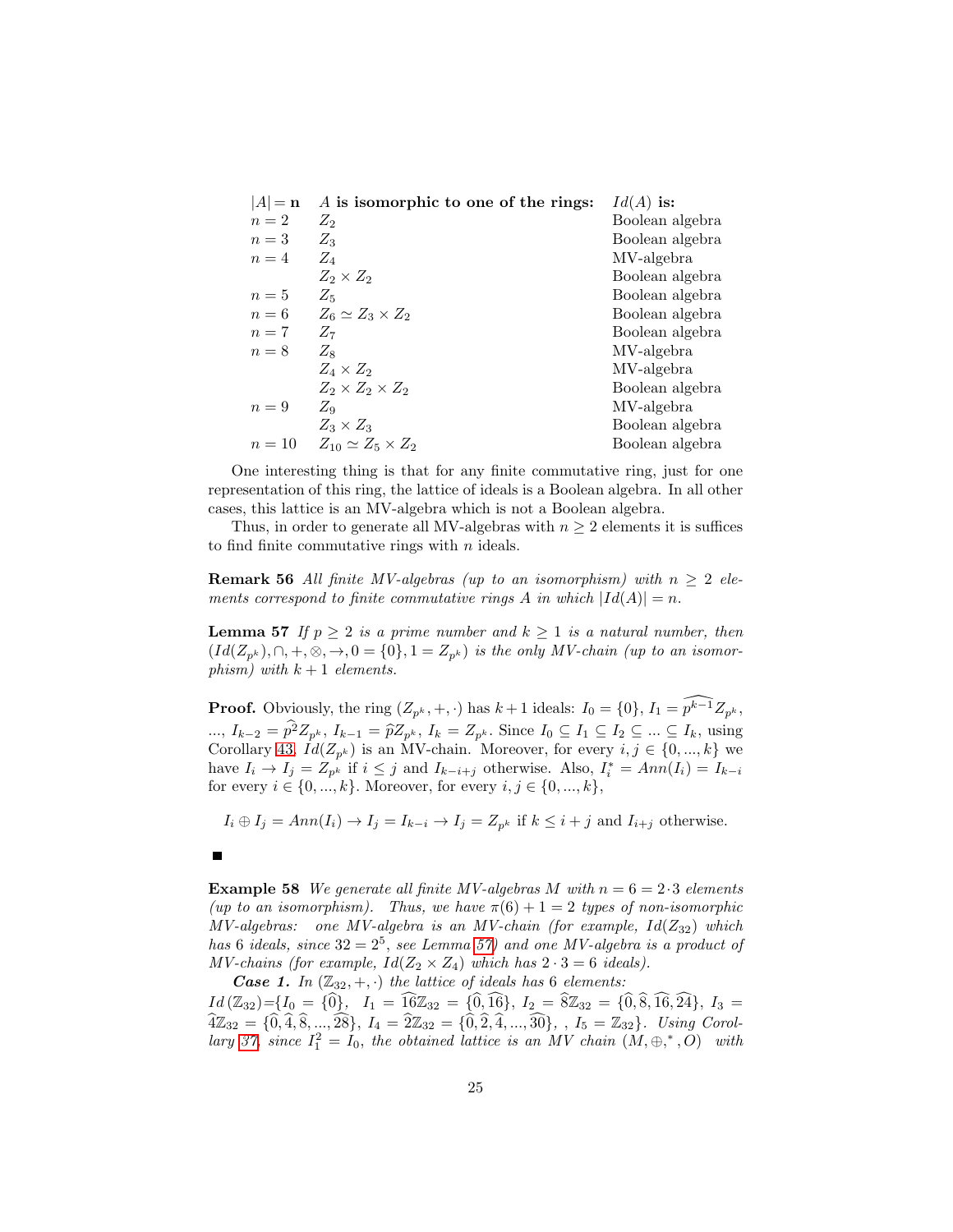$M = \{O, B, D, R, C, E\}$  in which  $O \leq B \leq D \leq R \leq C \leq E$  and the addition table is given below:

|  |  |  | $\begin{tabular}{c cccccc} $\oplus$ & $O$ & $R$ & $B$ & $C$ & $D$ & $E$ \\ \hline $O$ & $O$ & $R$ & $B$ & $C$ & $D$ & $E$ \\ $R$ & $R$ & $E$ & $C$ & $E$ & $E$ & $E$ \\ $B$ & $B$ & $C$ & $D$ & $E$ & $R$ & $E$ \\ $C$ & $C$ & $E$ & $E$ & $E$ & $E$ & $E$ \\ $D$ & $D$ & $E$ & $R$ & $E$ & $C$ & $E$ \\ $E$ & $E$ & $E$ & $E$ & $E$ & $E$ & $E$ \\ \end{tabular}$ |
|--|--|--|--------------------------------------------------------------------------------------------------------------------------------------------------------------------------------------------------------------------------------------------------------------------------------------------------------------------------------------------------------------------|
|  |  |  |                                                                                                                                                                                                                                                                                                                                                                    |
|  |  |  |                                                                                                                                                                                                                                                                                                                                                                    |
|  |  |  |                                                                                                                                                                                                                                                                                                                                                                    |
|  |  |  |                                                                                                                                                                                                                                                                                                                                                                    |
|  |  |  |                                                                                                                                                                                                                                                                                                                                                                    |
|  |  |  |                                                                                                                                                                                                                                                                                                                                                                    |

Using Lemma [57,](#page-24-0) in this MV-algebra,  $O^* = E$ ,  $E^* = O$ ,  $R^* = D$ ,  $B^* = C$ ,  $D^* = R$  and  $C^* = B$ .

*Case 2.* In  $\mathbb{Z}_2 \times \mathbb{Z}_4$  the lattice of ideals has 6 elements, see Example [49,](#page-20-0) Case  $\beta$  (ii).

Using Corollary [43,](#page-16-0) we obtain an MV algebra  $(M, \oplus, ^*, O)$  with  $M = \{O, B, D, R, C, E\}$ in which  $0 \leq R, C \leq D \leq E, 0 \leq R \leq B \leq E$  and  $C, R$  respective  $D, B$  are incomparable.

The addition table is given below:

|  | $\bigoplus \bigg \begin{array}{ccccc}O & R & B & C & D & E\end{array}$ |  |  |
|--|------------------------------------------------------------------------|--|--|
|  |                                                                        |  |  |
|  |                                                                        |  |  |
|  |                                                                        |  |  |
|  |                                                                        |  |  |
|  |                                                                        |  |  |
|  |                                                                        |  |  |

Since \* = Ann in this MV-algebra,  $O^* = E$ ,  $E^* = O$ ,  $R^* = D$ ,  $B^* = C$ ,  $D^* = R$  and  $C^* = B$ .

In the following, in Table 3, using Corollaries [37,](#page-13-0) [43](#page-16-0) and Lemma [57,](#page-24-0) we sum briefly describe a way to generate finite MV-algebras with  $2 \le n \le 8$  elements.

In Table 3, the first column contains the number  $n$  of elements of the finite MV-algebra M. The second column corresponds to the number of MV-algebras with  $n$  elements. The third column contains the rings  $A$  which generates these MV-algebras and the subvariety of MV algebras to which the lattice of ideals  $Id(A)$  belongs. In this column,  $p \geq 2$  is a prime number.

|       |                    | Table 3:                                                                                                                                         |
|-------|--------------------|--------------------------------------------------------------------------------------------------------------------------------------------------|
|       | $ M  = n$ Nr of MV | Rings which generates MV                                                                                                                         |
| $n=2$ |                    | $\mathbb{Z}_n$ (Boole chain)                                                                                                                     |
| $n=3$ |                    | $\mathbb{Z}_{n^2}$ (MV chain)                                                                                                                    |
| $n=4$ | $\overline{2}$     | $\mathbb{Z}_{p^3}$ (MV chain) and $\mathbb{Z}_p \times \mathbb{Z}_p$ (Boole)                                                                     |
| $n=5$ |                    | $\mathbb{Z}_{n^4}$ (MV chain)                                                                                                                    |
| $n=6$ | 2                  | $\mathbb{Z}_{p^5}$ (MV chain) and $\mathbb{Z}_p \times \mathbb{Z}_{p^2}$ (MV)                                                                    |
| $n=7$ |                    | $\mathbb{Z}_{n^6}$ (MV chain)                                                                                                                    |
| $n=8$ | 3                  | $\mathbb{Z}_{p^7}$ (MV chain) and $\mathbb{Z}_p \times \mathbb{Z}_{p^3}$ (MV) and $\mathbb{Z}_p \times \mathbb{Z}_p \times \mathbb{Z}_p$ (Boole) |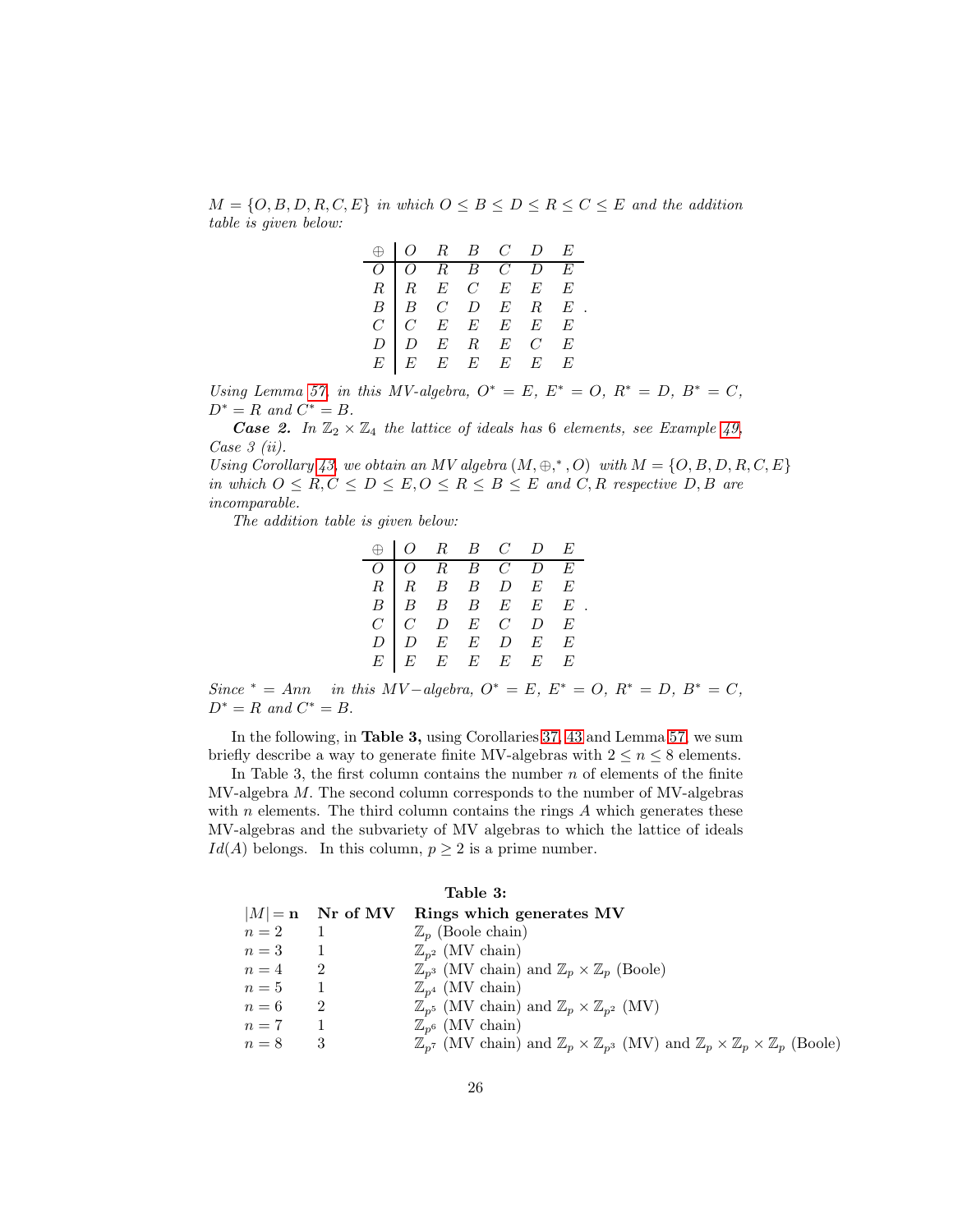### References

[AAT; 96] Abujabal, H.A.S., Aslam, M., Thaheem, A.B., A representation of bounded commutative BCK-algebras, Internat. J. Math. & Math. Sci., 19(4)(1996), 733-736.

[BD; 74] Balbes, R., Dwinger, P., Distributive lattices, Columbia, Missouri: University of Missouri Press. XIII, 1974.

[BN; 09] Belluce, L.P., Di Nola, A., Commutative rings whose ideals form an MV-algebra, Math. Log. Quart.,  $55$  (5) (2009), 468-486.

[BNM; 10] Belluce, L.P., Di Nola, A., Marchioni, E.,  $(2010)$  Rings and Gödel algebras. Algebra Univ 64(1–2) (2010), 103–116.

[Bl; 53] Blair, R.L, Ideal lattices and the structure of rings, Trans. Am. Math. Soc., 75(1953), 136–153.

[BT; 03] Blount, K., Tsinakis, C., The structure of residuated lattices, Internat. J. Algebra Comput., 13 (4) (2003), 437-461.

[BP; 02] Busneag, D., Piciu, D., Lectii de algebra, Ed. Universitaria, Craiova, 2002.

[COM; 00] Cignoli, R.; D'Ottaviano, I.M.L.; Mundici, D. Algebraic Foundations of many-valued Reasoning. Trends in Logic-Studia Logica Library 7, Dordrecht: Kluwer Acad. Publ. 2000.

[CL; 19] Chajda, I., Länger, H., Commutative rings whose ideal lattices are complemented, Asian-European J Math 3:1950039 (2019).

[CHA; 58] Chang, C.C., Algebraic analysis of many-valued logic, Trans. Amer. Math. Soc. 88(1958), 467-490.

[Di; 38] Dilworth, R.P., Abstract residuation over lattices, Bull. Am. Math. Soc. 44(1938), 262–268.

[FHSV; 20] Flaut, C., Hoskova-Mayerova, S., Saeid, A.B., Vasile, R., Wajsberg algebras of order  $n(n \leq 9)$ , Neural Computing and Applications, 32(2020), 13301–13312.

[FRT; 84] Font, J., M., Rodriguez, A., J., Torrens, A., Wajsberg Algebras, Stochastica, 8(1) (1984), 5-30.

[FV; 20] Flaut, C., Vasile, R., Wajsberg algebras arising from binary block codes, Soft Computing, 24(2020), 6047-6058.

[GDCK; 10] Van Gasse, B., Deschrijver, G., Cornelis, C., Kerre, E., Filters of residuated lattices and triangle algebras, Information Sciences,  $180$  (16) (2010), 3006-3020.

[HE; 84] Hernstein, I.N., Topics in algebra, 2end edition, John Wiley&Son, New York, 1975.

[HR; 99] Hőhle, U., Rodabaugh, S. E., Mathematics of fuzzy sets:logic, topology and measure theory, Springer, Berlin, 1999.

[I; 09] Iorgulescu, A., Algebras of logic as BCK algebras, A.S.E., Bucharest, 2009.

[Li; 99] Lint J.H., Introduction to Coding Theory, third edition, Graduate Texts in Mathematics, 86, Springer Verlag, Berlin, 1999.